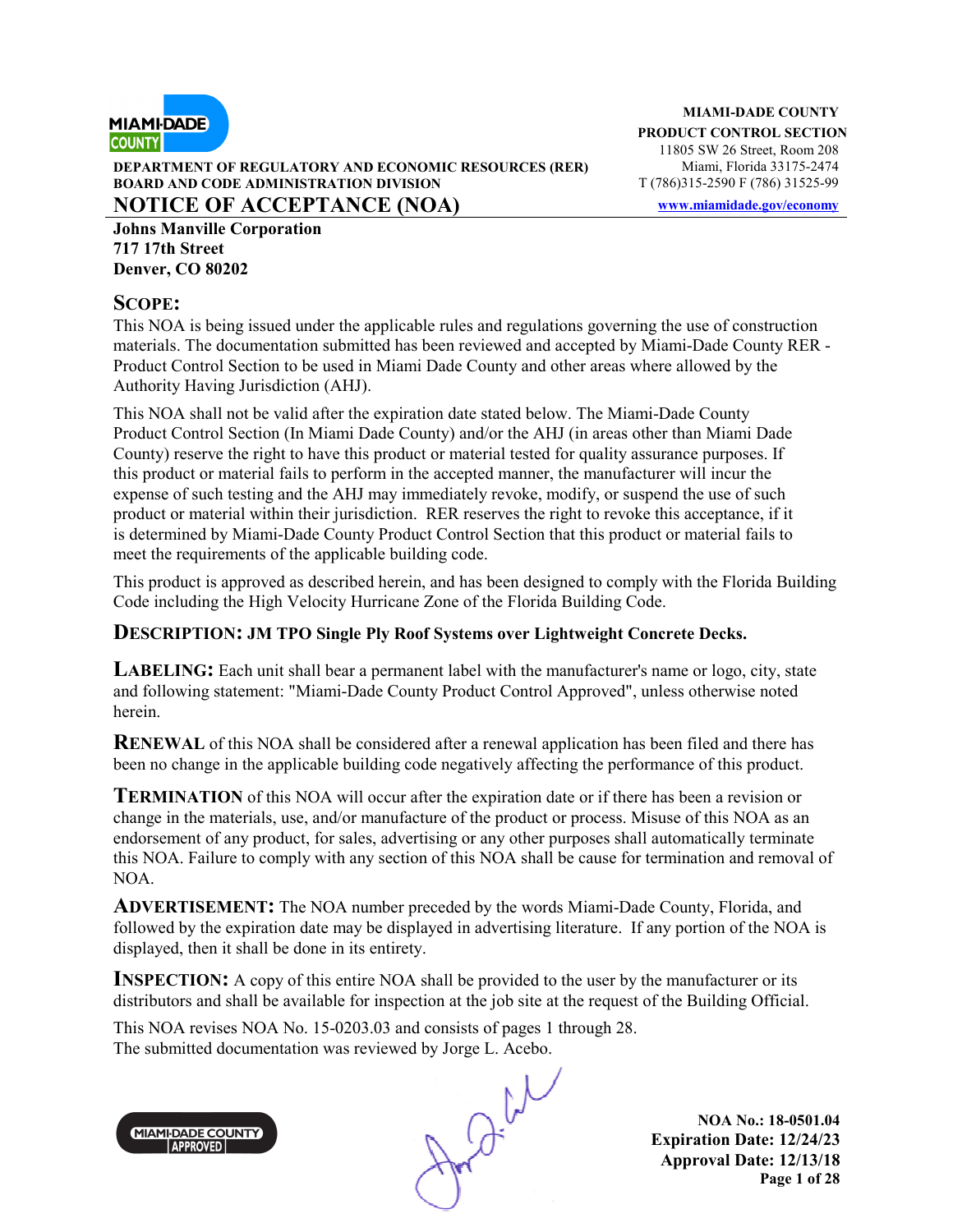## **ROOFING SYSTEM APPROVAL**

| Category:                       | Roofing              |
|---------------------------------|----------------------|
| <b>Sub-Category:</b>            | Single Ply Roofing   |
| <b>Materials:</b>               | <b>TPO</b>           |
| <b>Deck Type:</b>               | Lightweight Concrete |
| <b>Maximum Design Pressure:</b> | $-502.5$ psf.        |

## **TRADE NAMES OF PRODUCTS MANUFACTURED OR LABELED BY APPLICANT:**

|                                                                       |                   | <b>TABLE 1</b>                      |                                                                                            |
|-----------------------------------------------------------------------|-------------------|-------------------------------------|--------------------------------------------------------------------------------------------|
| Product                                                               | <b>Dimensions</b> | <b>Test</b><br><b>Specification</b> | Product<br><b>Description</b>                                                              |
| JM TPO 45                                                             | 45 mils thick     | ASTM D6878<br><b>TAS 131</b>        | Polyester reinforced Thermoplastic<br>Olefin single ply membrane.                          |
| JM TPO 60                                                             | 60 mils thick     | ASTM D6878<br><b>TAS 131</b>        | Polyester reinforced Thermoplastic<br>Olefin single ply membrane.                          |
| JM TPO 80                                                             | 80 mils thick     | ASTM D6878<br><b>TAS 131</b>        | Polyester reinforced Thermoplastic<br>Olefin single ply membrane.                          |
| JM TPO FB 115                                                         | 60 mils thick     | ASTM D6878<br><b>TAS 131</b>        | Polyester reinforced, fleece backed,<br>Thermoplastic Olefin single ply<br>membrane        |
| JM TPO FB 135                                                         | 80 mils thick     | ASTM D6878<br><b>TAS 131</b>        | Polyester reinforced, fleece backed,<br>Thermoplastic Olefin single ply<br>membrane.       |
| <b>JM TPO FB 150</b>                                                  | 60 mils thick     | ASTM D6878<br><b>TAS 131</b>        | Polyester reinforced, heavy-fleece<br>backed, Thermoplastic Olefin single ply<br>membrane. |
| <b>JM TPO FB 175</b>                                                  | 80 mils thick     | ASTM D6878<br><b>TAS 131</b>        | Polyester reinforced, heavy-fleece<br>backed, Thermoplastic Olefin single ply<br>membrane. |
| JM One Step Foamable<br>Adhesive                                      | N/A               | Proprietary                         | Two-part urethane low rise foam<br>insulation.                                             |
| <b>JM</b> Urethane Insulation<br>Adhesive                             | $1$ gal.          | Proprietary                         | A one part, cold-applied adhesive                                                          |
| <b>JM Two Part Urethane</b><br><b>Insulation Adhesive</b>             | Various           | Proprietary                         | A two-component, cold-applied<br>adhesive                                                  |
| <b>JM Two Part Urethane</b><br><b>Insulation Adhesive</b><br>Canister | N/A               | Proprietary                         | Self-contained two-part, low-rise foam<br>adhesive                                         |
| <b>JM Roofing System</b><br><b>Urethane Adhesive</b>                  | Various           | Proprietary                         | A two-component, cold-applied<br>adhesive.                                                 |
| ICP Adhesives CR-20                                                   | Various           | Proprietary                         | Spray applied, two-part reactive<br>urethane foam adhesive                                 |
| <b>JM TPO Membrane</b><br>Adhesive (Solvent-Based)                    | 5 gal.            | Proprietary                         | A synthetic rubber-based adhesive used<br>on single ply roofing membranes.                 |

Adhesive (Solvent-Based)



**NOA No.: 18-0501.04 Expiration Date: 12/24/23 Approval Date: 12/13/18 Page 2 of 28**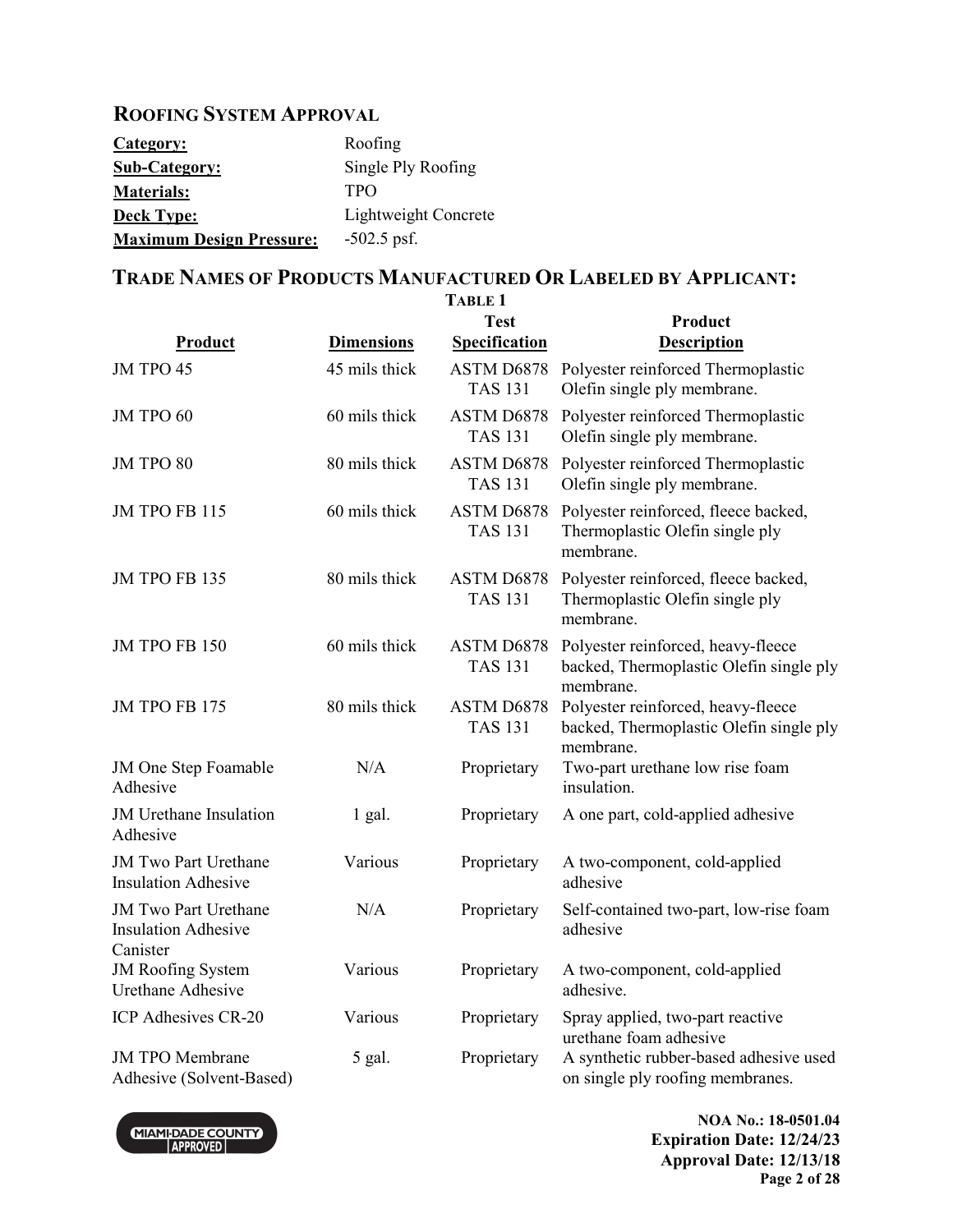|                                                     |                           | <b>Test</b>          | Product                                                                                                                               |
|-----------------------------------------------------|---------------------------|----------------------|---------------------------------------------------------------------------------------------------------------------------------------|
| <b>Product</b>                                      | <b>Dimensions</b>         | <b>Specification</b> | <b>Description</b>                                                                                                                    |
| <b>JM Membrane Bonding</b><br>Adhesive (TPO & EPDM) | 5 gal.                    | Proprietary          | One-part, synthetic polymer-based<br>membrane adhesive                                                                                |
| <b>JM TPO Membrane</b><br>Adhesive (Low VOC)        | 5 gal.                    | Proprietary          | A synthetic rubber-based adhesive used<br>with fully or partially adhered TPO<br>roofing membrane systems.                            |
| <b>JM TPO Low VOC</b><br>Membrane Adhesive          | 5 gal.                    | Proprietary          | A synthetic rubber-based adhesive used<br>to adhere TPO roofing membrane<br>systems.                                                  |
| <b>JM TPO LVOC</b><br>Membrane Adhesive             | 5 gal.                    | Proprietary          | One-Part, low VOC synthetic polymer-<br>based membrane adhesive                                                                       |
| <b>JM LVOC Membrane</b><br>Adhesive (TPO & EPDM)    | 5 gal.                    | Proprietary          | One-Part, low VOC synthetic polymer-<br>based membrane adhesive                                                                       |
| <b>JM TPO Membrane</b><br>Adhesive (Water-Based)    | 5 gal.                    | Proprietary          | A polymeric, wet laying (single side<br>application), Low-VOC adhesive.                                                               |
| <b>JM TPO Walkpad</b>                               | 5/32" x 30" x 50"         | Proprietary          | Textured walkway protection<br>membrane.                                                                                              |
| <b>JM TPO Detail Membrane</b>                       | 24" x 50'                 | <b>TAS 131</b>       | Non-reinforced membrane for wrapping<br>pipe flashings and vertical stacks and<br>for waterproofing joints of JM TPO<br>Coated Metal. |
| <b>JM TPO Universal</b><br>Corners                  | Various                   | <b>TAS 131</b>       | Pre-molded for easy installation of curb<br>flashings or corner flashings on JM<br>TPO-Coated Metal or JM TPO<br>Membrane.            |
| JM TPO T-Joint Patch                                | 4"                        | <b>TAS 131</b>       | Non-reinforced membrane patch for<br>covering t-joints and/or discs and<br>fasteners.                                                 |
| <b>JM TPO Pipe Boots</b>                            | $1" \times 6"$            | <b>TAS 131</b>       | Cone-shaped stepping boots designed<br>for flashing pipe penetrations.                                                                |
| JM TPO Peel & Stick Pipe<br><b>Boots</b>            | $1" \times 6"$            | <b>TAS 131</b>       | Cone-shaped stepping boots designed<br>for flashing pipe penetrations.                                                                |
| <b>JM TPO Split Pipe Boot</b>                       | Various                   | <b>TAS 131</b>       | Cone shaped stepping boots designed<br>for flashing pipe penetrations.                                                                |
| <b>JM Square Pipe Boots</b>                         | $2"$ x $8"$ & $4"$ x $8"$ | <b>TAS 131</b>       | Square shaped stepping boots designed<br>for flashing pipe penetrations.                                                              |
| <b>JM TPO Cover Tape</b>                            | $6" \times 100"$          | <b>TAS 131</b>       | 30 mil membrane with a factory-applied<br>peel and stick adhesive tape used to<br>strip in metal flanges.                             |
| JM TPO 10" Cover Tape                               | $10" \times 100'$         | <b>TAS 131</b>       | 30 mil membrane with a factory-applied<br>peel and stick adhesive tape used to<br>strip in metal flanges.                             |

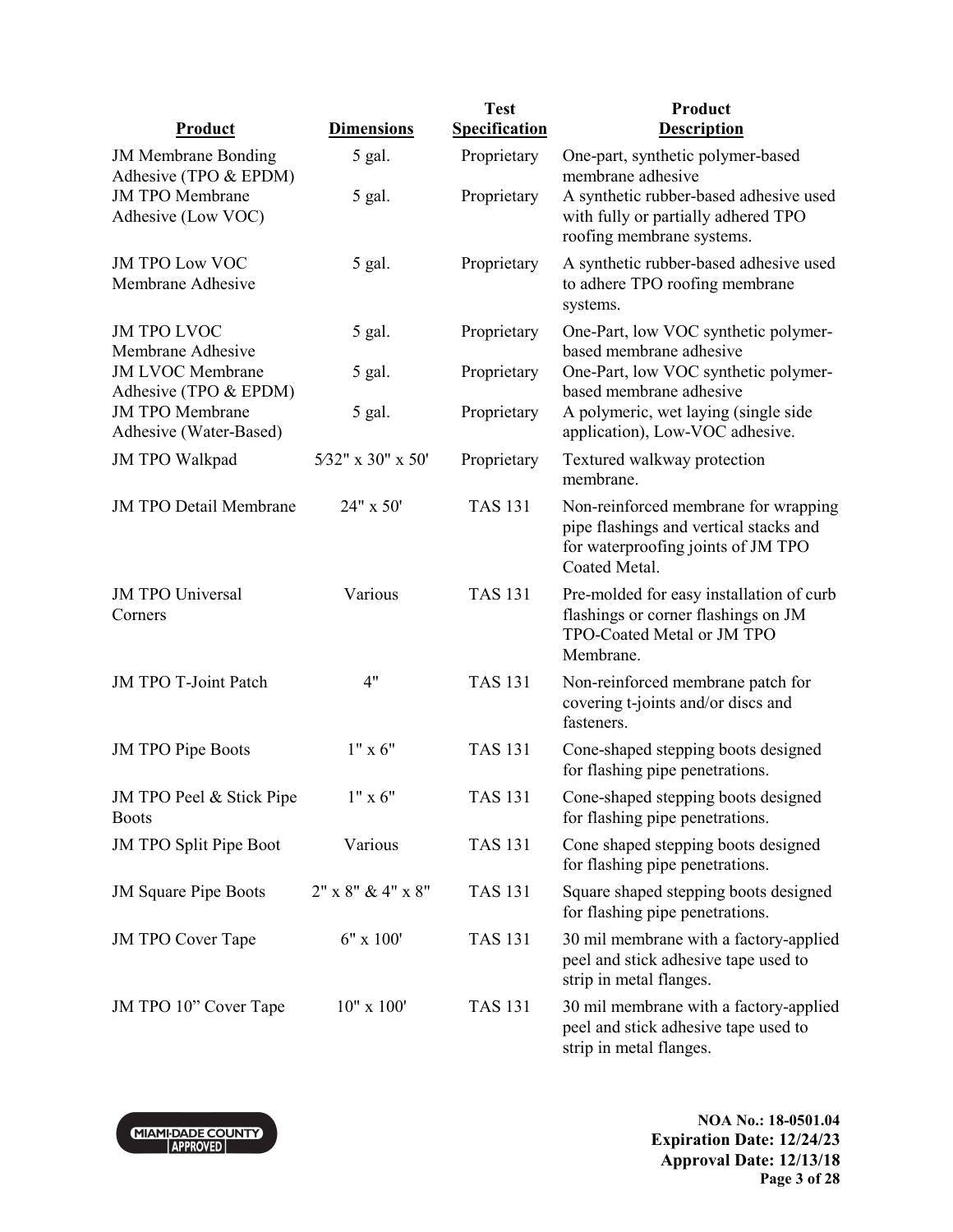| <b>Product</b>                          | <b>Dimensions</b> | <b>Test</b><br><b>Specification</b> | Product<br><b>Description</b>                                                                                                         |
|-----------------------------------------|-------------------|-------------------------------------|---------------------------------------------------------------------------------------------------------------------------------------|
| <b>JM Vapor Barrier SA</b>              | 44.9" x 133'      | Proprietary                         | Self-adhered, SBS modified bituminous<br>sheet with tri-laminate woven<br>polyethylene surface.                                       |
| <b>JM TPO Penetration</b><br>Pocket     | $7.5" \times 6"$  | <b>TAS 131</b>                      | Two-piece molded pocket with a rigid<br>vertical wall and preformed flanges.                                                          |
| <b>JM TPO Coated Metal</b>              | $4' \times 10'$   | Proprietary                         | <b>JM TPO Membrane laminated onto</b><br>galvanized steel.                                                                            |
| JM TPO Peel & Stick 6"<br><b>RTS</b>    | $6" \times 100"$  | <b>TAS 131</b>                      | 45 mil TPO membrane strip with a 3"<br>tape factory laminated along one edge.                                                         |
| JM TPO Peel & Stick 10"<br><b>RPS</b>   | $10" \times 100'$ | <b>TAS 131</b>                      | 45 mil TPO membrane strip with a 3"<br>tape factory laminated along one edge.                                                         |
| <b>JM TPO Curb Flashing</b>             | $18" \times 50'$  | <b>TAS 131</b>                      | 60 mil TPO membrane for flashing<br>curbs and parapet walls.                                                                          |
| <b>JM TPO Reinforced Cover</b><br>Strip | $8'' \times 50'$  | <b>TAS 131</b>                      | 60 mil TPO membrane strip use as a<br>heat-weldable strip in mechanically<br>fastened systems.                                        |
| DynaBase HW                             | 39-3/8" x 49'2"   |                                     | ASTM D6163, An SBS modified bitumen coated,<br>Type I, Grade S fiberglass reinforced base sheet for heat<br>welded applications.      |
| PermaPly 28                             | 36" x 106'        | ASTM D4601                          | Type II asphalt impregnated and coated<br>glass fiber base sheet for use in<br>conventional and modified bitumen<br>built-up roofing. |

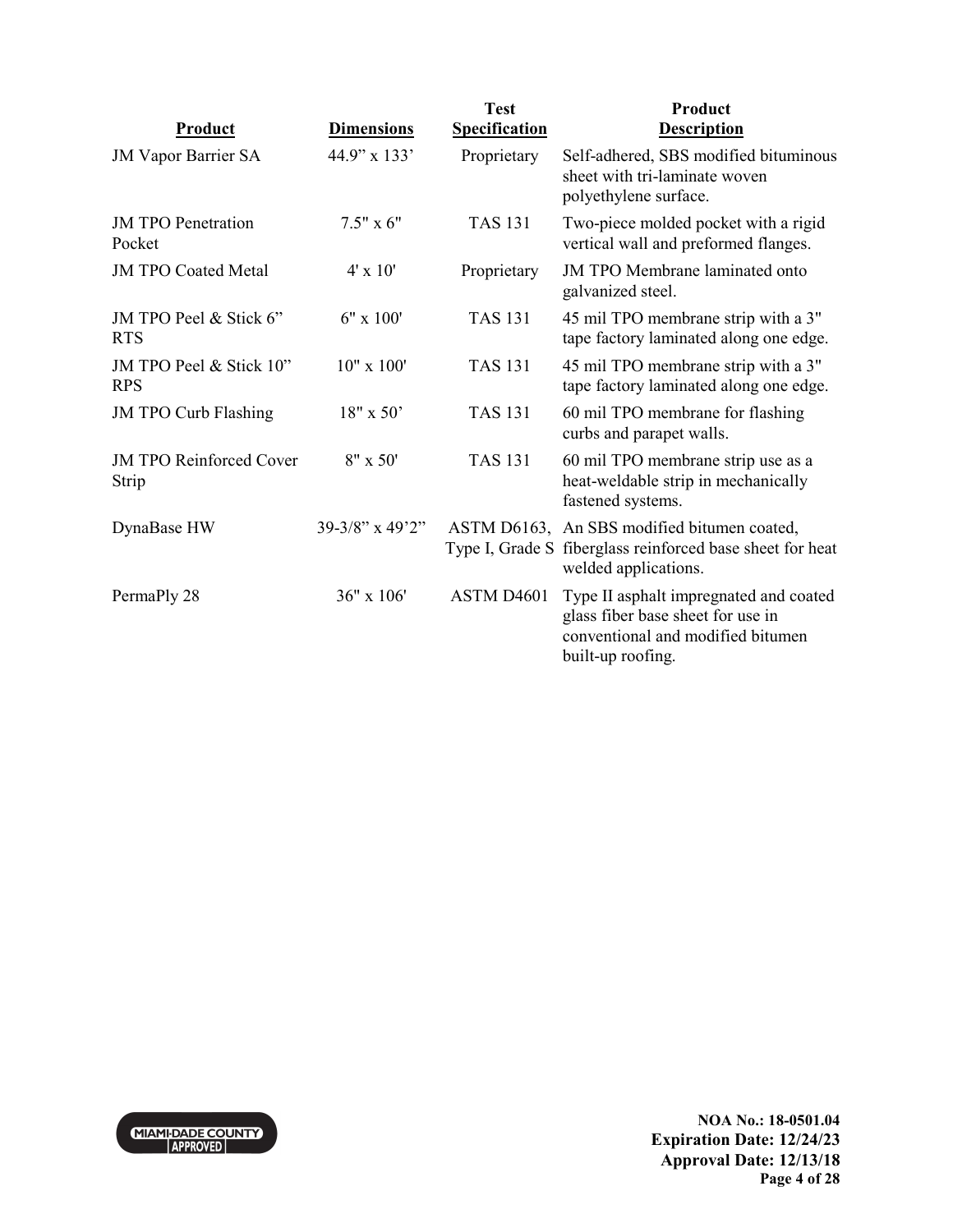## **APPROVED INSULATIONS:**

#### **TABLE 2**

| <b>Product Name</b>                                                                 | <b>Product Description</b>                             | Manufacturer<br>(With Current NOA) |
|-------------------------------------------------------------------------------------|--------------------------------------------------------|------------------------------------|
| <b>JM SECUROCK Gypsum-Fiber</b><br>Roof Board                                       | Fiber reinforced gypsum cover board                    | Johns Manville                     |
| ENRGY 3, ENRGY 3 25 PSI,<br>ValuTherm, ValuTherm 25 PSI,<br>R-Panel, R-Panel 25 PSI | Polyisocyanurate Insulation                            | Johns Manville                     |
| ENRGY 3 AGF, ENRGY 3 AGF<br>25 PSI, ValuTherm AGF,<br>ValuTherm AGF 25 PSI          | Polyisocyanurate Insulation with glass<br>facer        | Johns Manville                     |
| ENRGY 3 CGF, ENRGY 3 CGF<br>25 PSI, ValuTherm CGF,<br>ValuTherm CGF 25 PSI          | Polyisocyanurate Insulation with coated<br>glass facer | Johns Manville                     |

## **APPROVED FASTENERS:**

|                           |                                            | TABLE 3                                                                                                   |                                                       |                                           |
|---------------------------|--------------------------------------------|-----------------------------------------------------------------------------------------------------------|-------------------------------------------------------|-------------------------------------------|
| Fastener<br><b>Number</b> | <b>Product</b><br><b>Name</b>              | <b>Product</b><br><b>Description</b>                                                                      | <b>Dimensions</b>                                     | <b>Manufacturer</b><br>(With Current NOA) |
| 1.                        | <b>CR</b> Base Sheet<br>Fasteners $(1.7")$ | G-90 galvanized fastener<br>with plate for base sheet<br>attachment to gypsum and<br>lightweight concrete | 1.125" head x $1.7"$<br>length<br>$2.75$ " dia. plate | OMG, Inc.                                 |
| 2.                        | <b>JM TPO RhinoPlate</b>                   | <b>Insulation Plates</b>                                                                                  | 3.15" diameter,                                       | Johns Manville                            |
| 3.                        | High Load Plus Plate                       | Seam plate with<br>reinforcing ribs and<br>eyehooks                                                       | 2-3/4" round steel<br>plates                          | Johns Manville                            |
| 4.                        | <b>High Load Fasteners</b>                 | Insulation and membrane<br>fastener                                                                       | #15 x 14" max.<br>#3Phillips hd                       | Johns Manville                            |

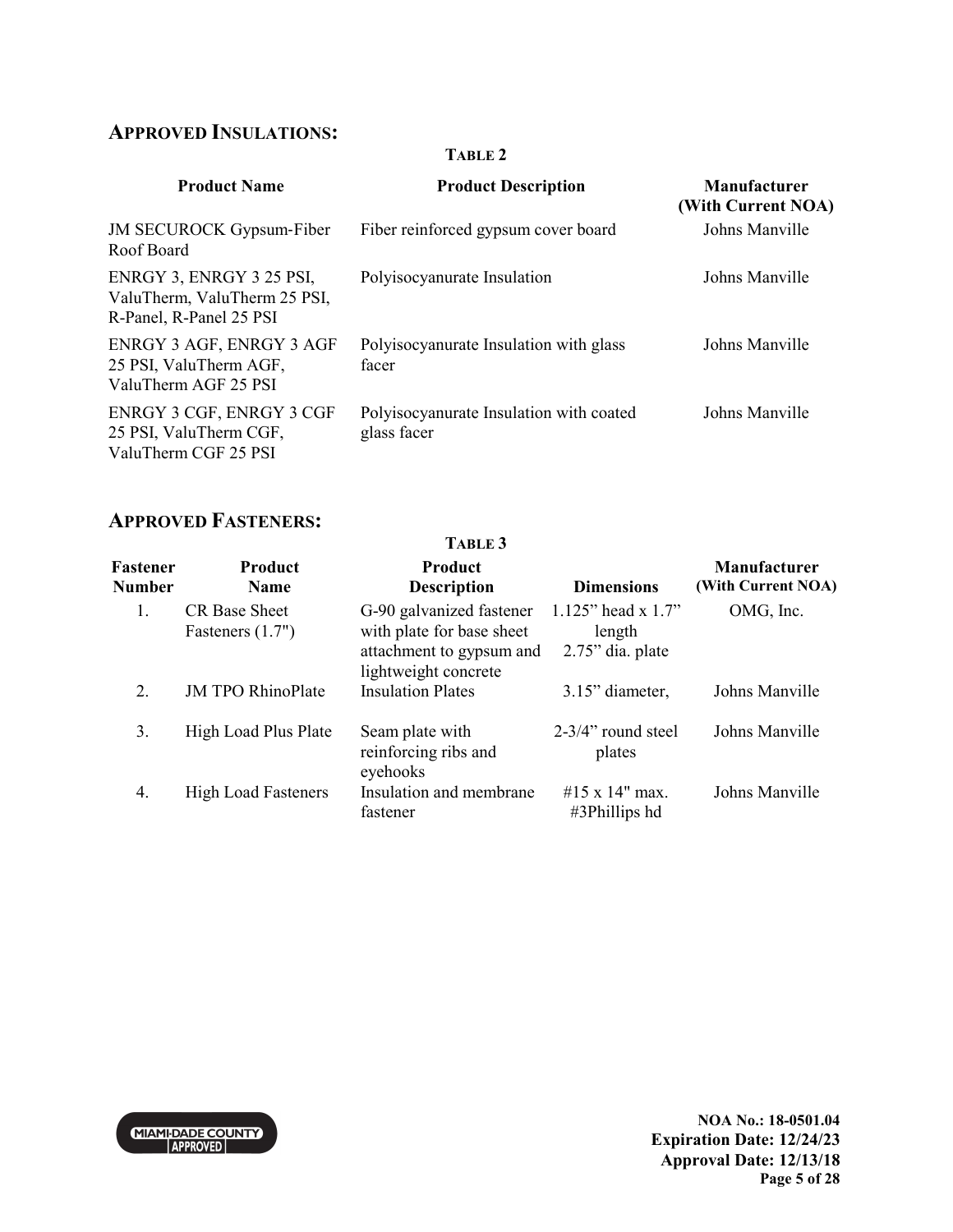## **EVIDENCE SUBMITTED:**

| <b>Test Agency</b>                | <b>Test Identifier</b> | <b>Description</b>         | <b>Date</b> |
|-----------------------------------|------------------------|----------------------------|-------------|
| Atlantic & Caribbean              | <b>ACRC 14-026</b>     | TAS 114(D)                 | 11/19/14    |
| Roofing Consultants, LLC          | <b>ACRC 14-027</b>     | <b>TAS 114(D)</b>          | 11/19/14    |
|                                   | <b>ACRC 14-028</b>     | <b>TAS 114(D)</b>          | 11/20/14    |
|                                   | <b>ACRC 14-029</b>     | <b>TAS 114(D)</b>          | 11/20/14    |
|                                   | <b>ACRC 14-031</b>     | <b>TAS 114(D)</b>          | 11/21/14    |
|                                   | <b>ACRC 14-033</b>     | <b>TAS 114(D)</b>          | 11/24/14    |
|                                   | <b>ACRC 14-035</b>     | <b>TAS 114(D)</b>          | 11/25/14    |
|                                   | <b>ACRC 14-036</b>     | <b>TAS 114(D)</b>          | 11/26/14    |
|                                   | <b>ACRC 14-039</b>     | <b>TAS 114(D)</b>          | 12/12/14    |
|                                   | <b>ACRC 14-038</b>     | <b>TAS 114(D)</b>          | 12/02/14    |
|                                   | <b>ACRC 14-041</b>     | <b>TAS 114(D)</b>          | 12/03/14    |
|                                   | <b>ACRC 14-042</b>     | <b>TAS 114(D)</b>          | 12/04/14    |
|                                   | <b>ACRC 14-043</b>     | <b>TAS 114(D)</b>          | 12/04/14    |
|                                   | <b>ACRC 14-045</b>     | <b>TAS 114(D)</b>          | 12/05/14    |
|                                   | <b>ACRC 14-046</b>     | <b>TAS 114(D)</b>          | 12/09/14    |
| FM Approvals                      | 3033700                | FM 4470                    | 10/10/08    |
|                                   | 3053026                | FM 4470                    | 01/20/15    |
|                                   | 3023458                | FM 4450                    | 07/18/06    |
|                                   | 3051609                | FM 4470                    | 08/24/14    |
|                                   | 3046174                | FM 4470                    | 04/03/13    |
| UL LLC                            | R10167                 | <b>UL 790</b>              | 11/20/13    |
| Momentum Technologies             | RX10A8A                | <b>TAS 131</b>             | 08/15/08    |
|                                   | RX14C8A                | <b>TAS 131</b>             | 09/15/05    |
|                                   | RX10A8B                | <b>TAS 131</b>             | 09/23/08    |
| <b>PRI Construction Materials</b> | JMC-086-02-01 Rev 2    | <b>TAS114 J</b>            | 09/06/13    |
| Technologies LLC                  | JMC-088-02-01.5        | ASTM D1876/TAS 117(A)/(B)  | 02/22/18    |
|                                   |                        | TAS 114(C)                 |             |
|                                   | JMC-132-02-02          | <b>TAS114D</b>             | 04/03/13    |
|                                   | JMC-162-02-01          | <b>TAS114D</b>             | 08/12/13    |
|                                   | JMC-163-02-01          | <b>TAS114D</b>             | 08/12/13    |
|                                   | JMC-180-02-01          | <b>Physical Properties</b> | 11/11/13    |
|                                   | JMC-186-02-01.1        | TAS 131                    | 09/19/14    |
|                                   | JMC-186-02-02.1        | <b>TAS 131</b>             | 10/10/14    |
|                                   | JMC-183-02-01.1        | <b>Physical Properties</b> | 12/18/13    |
|                                   | JMC-242-02-01          | <b>TAS114 J</b>            | 11/18/15    |
|                                   | JMC-245-02-02          | <b>TAS114D</b>             | 03/29/16    |
|                                   | JMC-246-02-01          | <b>TAS114 D</b>            | 03/29/16    |
|                                   | JMC-267-02-02          | <b>TAS114D</b>             | 04/11/16    |
|                                   | JMC-306-02-01          | <b>TAS114 D</b>            | 05/25/17    |
|                                   | JMC-306-02-02          | <b>TAS 114 J</b>           | 05/25/17    |
|                                   | JMC-306-02-03          | <b>TAS 114 J</b>           | 06/27/17    |
| Trinity   ERD                     | J33600.08.13           | <b>TAS 131</b>             | 08/09/13    |

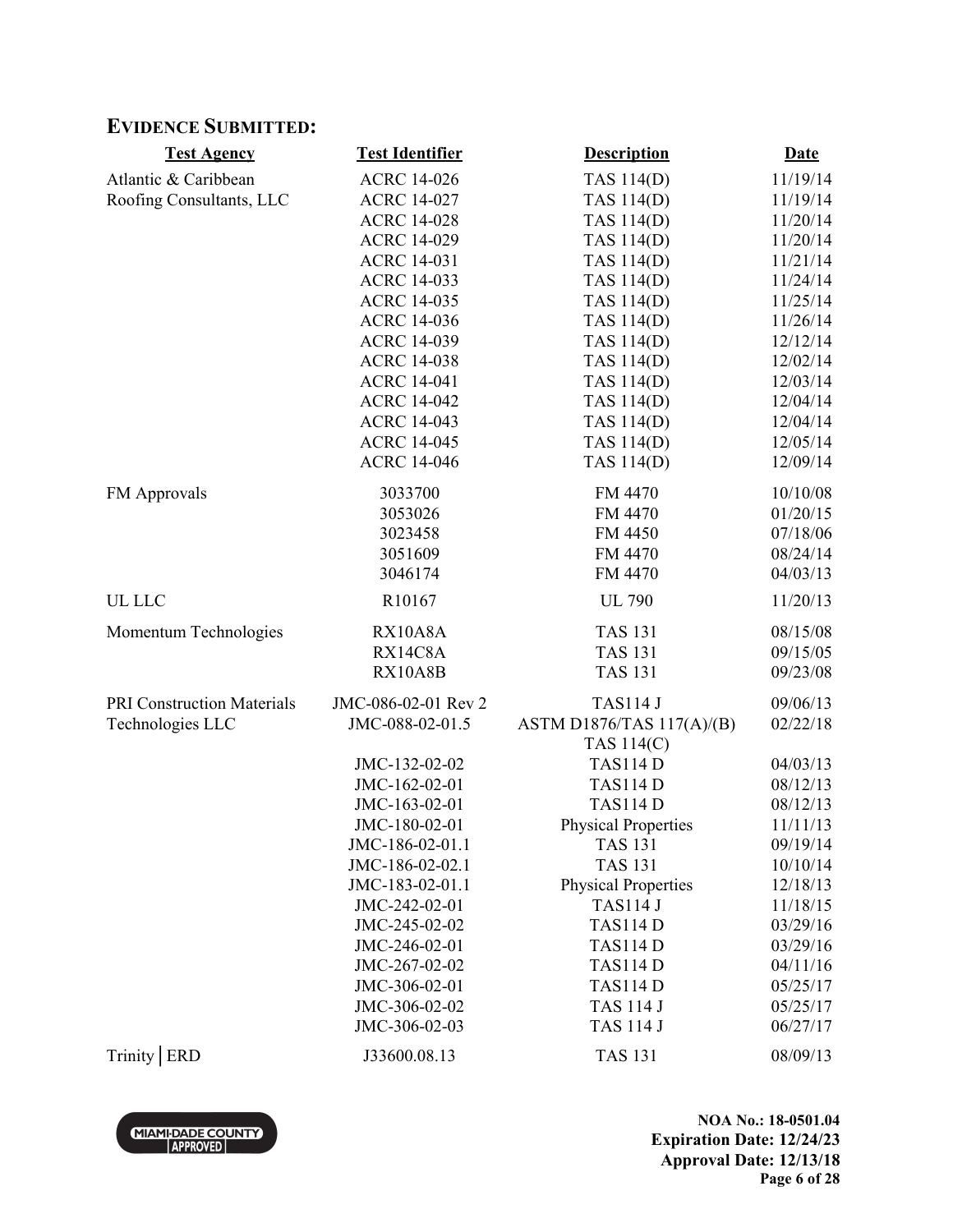## **DECK STRESS ANALYSIS CALCULATIONS/REPORTS**

| <b>Engineer/Agency</b>  | <b>Identifier</b>          | <b>Assemblies</b> | <u>Date</u> |
|-------------------------|----------------------------|-------------------|-------------|
| Zachary R. Priest, P.E. | Signed/Sealed Calculations | E(1)              | 05/25/17    |
| Zachary R. Priest, P.E. | Signed/Sealed Calculations | $E(2)$ and $E(3)$ | 06/27/17    |
| Zachary R. Priest, P.E. | Signed/Sealed Calculations | F(2)              | 08/29/16    |



**NOA No.: 18-0501.04 Expiration Date: 12/24/23 Approval Date: 12/13/18 Page 7 of 28**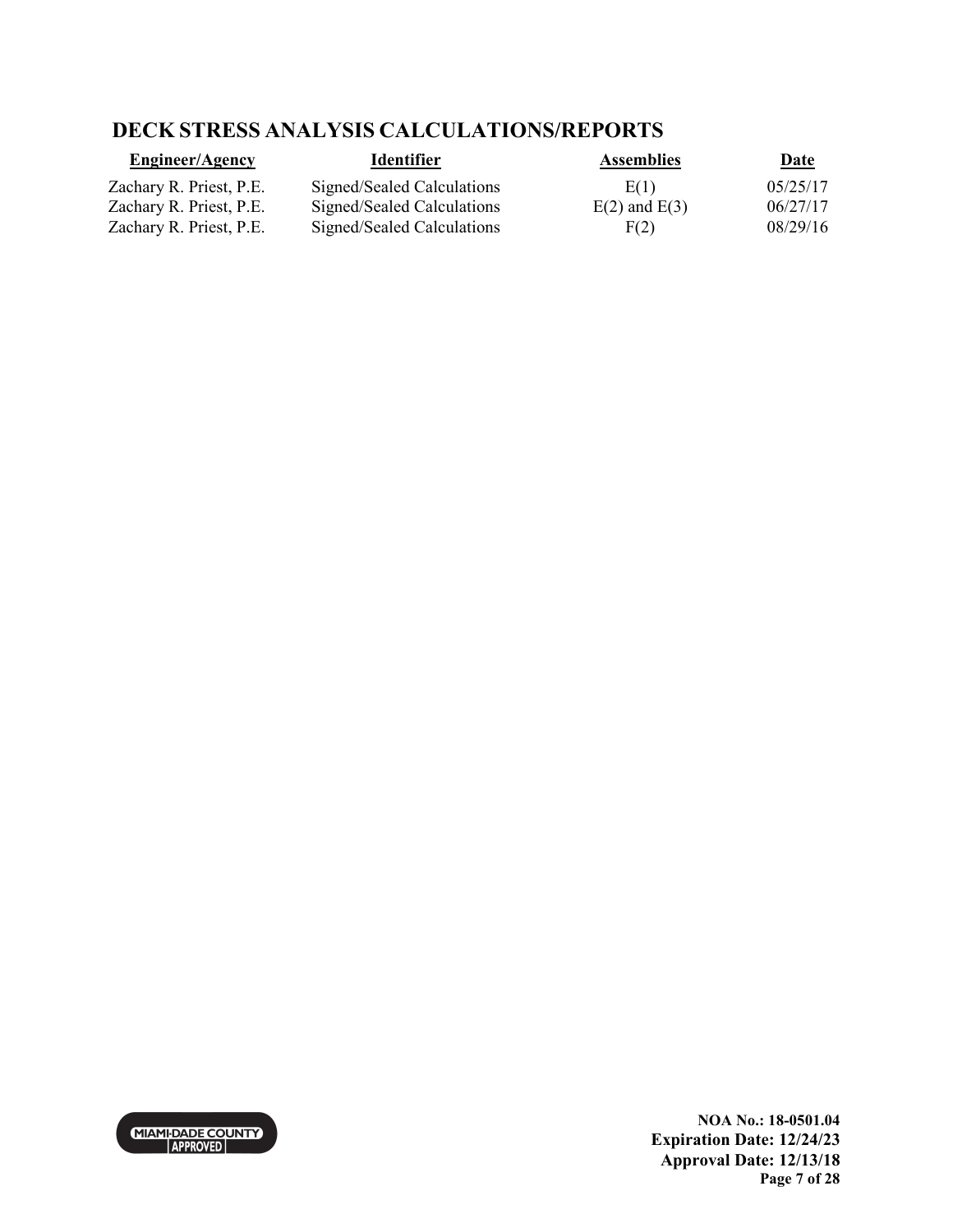#### **APPROVED ASSEMBLIES**

| <b>Membrane Type:</b>    | TPO                                                                                                                                                                                                                                                                                                                                                                                                                    |
|--------------------------|------------------------------------------------------------------------------------------------------------------------------------------------------------------------------------------------------------------------------------------------------------------------------------------------------------------------------------------------------------------------------------------------------------------------|
| Deck Type 4I:            | Lightweight Concrete, Insulated                                                                                                                                                                                                                                                                                                                                                                                        |
| <b>Deck Description:</b> | Minimum 300 psi Lightweight Insulating Concrete is laid with a 1/4" slurry coat<br>with a minimum 1" EPS Board followed by a 2" top coat cast over minimum 22<br>ga. Grade 33 vented steel deck. Lightweight Insulating Concrete deck which<br>records a Minimum Characteristic Resistance Force (MCRF) of 131 lbf when<br>tested with 1.7" Lightweight Concrete (LWC) CR Base Fastener in accordance<br>with TAS 105. |
| Deck:                    | Minimum 22 ga,. Grade 33 vented steel deck                                                                                                                                                                                                                                                                                                                                                                             |
| System Type $A(1)$ :     | One or more layers of insulation adhered with approved adhesive; membrane fully<br>adhered.                                                                                                                                                                                                                                                                                                                            |

**All General and System Limitations apply. Roof accessories not listed in Table 1 of this NOA are not approved and shall not be installed unless said accessories demonstrate compliance with prescriptive Florida Building Code requirements and are field fabricated utilizing the approved membranes listed in Table 1.**

| <b>Base Insulation Layer</b>                                                   | <b>Insulation Fasteners</b> | <b>Fastener</b>         |
|--------------------------------------------------------------------------------|-----------------------------|-------------------------|
|                                                                                | (Table 3)                   | Density/ft <sup>2</sup> |
| ENRGY 3, ENRGY 3 25 PSI, ValuTherm, ValuTherm 25 PSI, R-Panel, R-Panel 25 PSI, |                             |                         |
| ENRGY 3 AGF, ENRGY 3 AGF 25 PSI, ValuTherm AGF, ValuTherm AGF 25 PSI,          |                             |                         |
| ENRGY 3 CGF, ENRGY 3 CGF 25 PSI, ValuTherm CGF, ValuTherm CGF 25 PSI           |                             |                         |
| Minimum 1.5" thick                                                             | N/A                         | N/A                     |
| <b>Top Insulation Layer</b>                                                    | <b>Insulation Fasteners</b> | <b>Fastener</b>         |
|                                                                                | (Table 3)                   | Density/ $ft^2$         |
| <b>JM SECUROCK Gypsum-Fiber Roof Board</b>                                     |                             |                         |
| Minimum $\frac{1}{4}$ " thick                                                  | N/A                         | N/A                     |

**Note: All insulation shall be adhered to the deck with JM Two-Part Urethane Insulation Adhesive, JM Two-Part Urethane Insulation Adhesive Canister, or JM One Step Foamable Adhesive applied in ¾" to 1" wide ribbons spaced 12" o.c or JM Roofing System Urethane Adhesive applied in ½" to ¾" ribbons spaced 12" o.c. Please refer to Roofing Application Standard RAS 117 for insulation attachment.**

| Membrane:   | JM TPO Membrane fully adhered to the insulation as specified below. The<br>minimum 2.5" wide side laps shall be sealed with a minimum 1.5" wide heat weld.                                 |
|-------------|--------------------------------------------------------------------------------------------------------------------------------------------------------------------------------------------|
| Option $#1$ | Membrane fully adhered to the insulation with JM TPO Membrane Adhesive<br>(Low VOC) applied at a rate of $50 - 90$ ft <sup>2</sup> /gal to both the membrane and the<br>substrate.         |
| Option $#2$ | Membrane fully adhered to the insulation with JM TPO Low VOC Membrane<br>Adhesive applied at a rate of 0.55 gal/sq. to both the membrane and the substrate<br>for a total of $1.1$ gal/sq. |
| Option $#3$ | Membrane is fully adhered to ther insulation with JM TPO Membrane Adhesive<br>(Water-Based) applied at a rate of $0.6 - 0.8$ gal/sq to both membrane and the<br>substrate.                 |

**MIAMI-DADE COUNTY APPROVED** 

**NOA No.: 18-0501.04 Expiration Date: 12/24/23 Approval Date: 12/13/18 Page 8 of 28**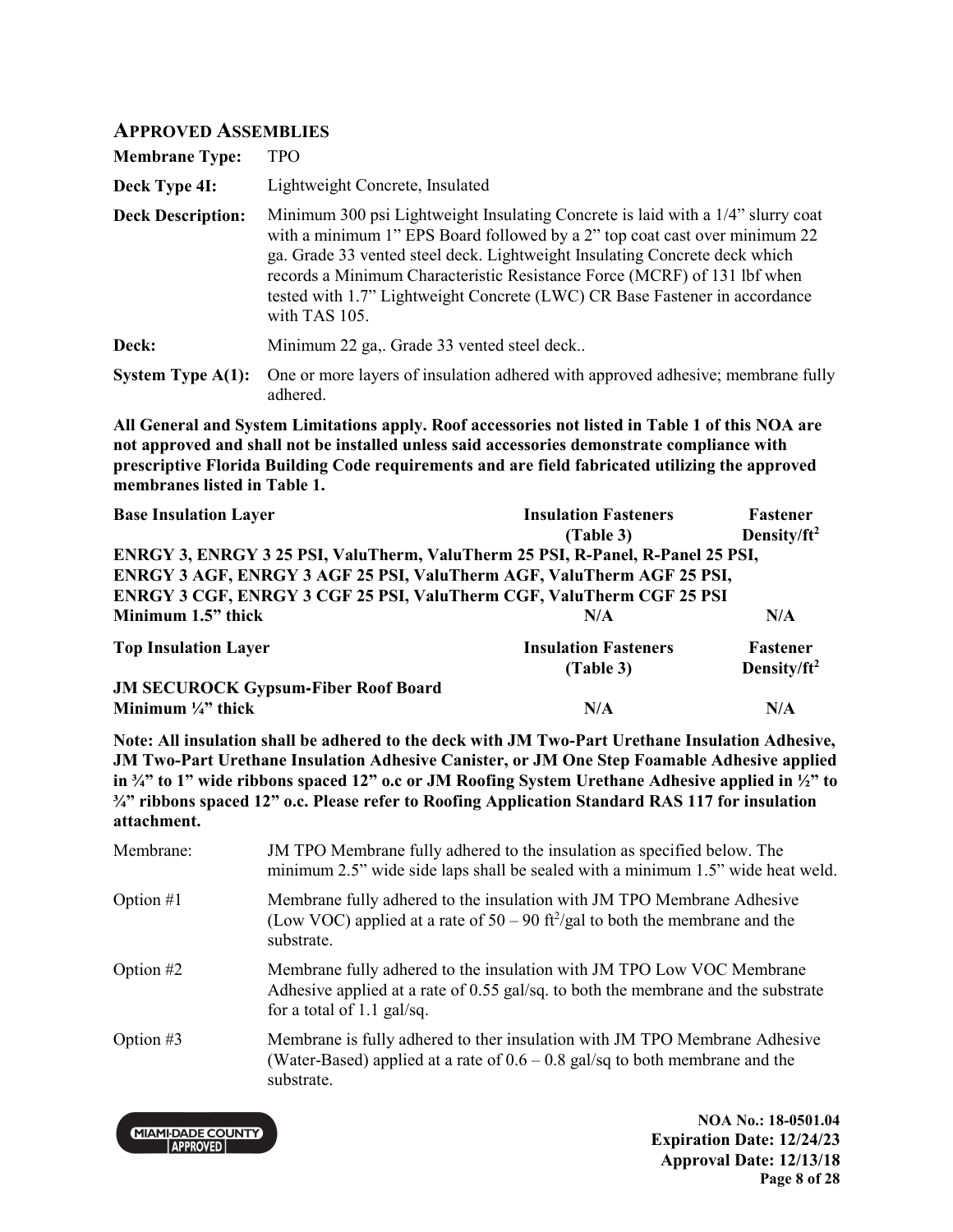| Membrane:<br>(Continued) | JM TPO Membrane fully adhered to the insulation as specified below. The<br>minimum 2.5" wide side laps shall be sealed with a minimum 1.5" wide heat weld.                                            |
|--------------------------|-------------------------------------------------------------------------------------------------------------------------------------------------------------------------------------------------------|
| Option #4                | Membrane fully adhered to the insulation with JM Membrane Adhesive (Solvent<br>Based) applied at a rate of $50 - 90$ ft <sup>2</sup> /gal. to both the membrane and the substrate.                    |
| Option #5                | Membrane fully adhered to the insulation with JM Membrane Bonding Adhesive<br>(TPO $\&$ EPDM) applied at a rate of 0.83 gal/sq. to both the membrane and the<br>substrate for a total of 1.67 gal/sq. |
| Option $#6$              | Membrane fully adhered to the insulation with JM TPO LVOC Membrane<br>Adhesive applied at a rate of 0.83 gal/sq. to both the membrane and the substrate<br>for a total of $1.67$ gal/sq.              |
| Option #7                | Membrane fully adhered to the insulation with JM LVOC Membrane Adhesive<br>(TPO $\&$ EPDM) applied at a rate of 0.83 gal/sq. to both the membrane and the<br>substrate for a total of 1.67 gal/sq.    |
| Maximum Design           |                                                                                                                                                                                                       |
| Pressures:               | -80 psf. (See General Limitation #9)                                                                                                                                                                  |

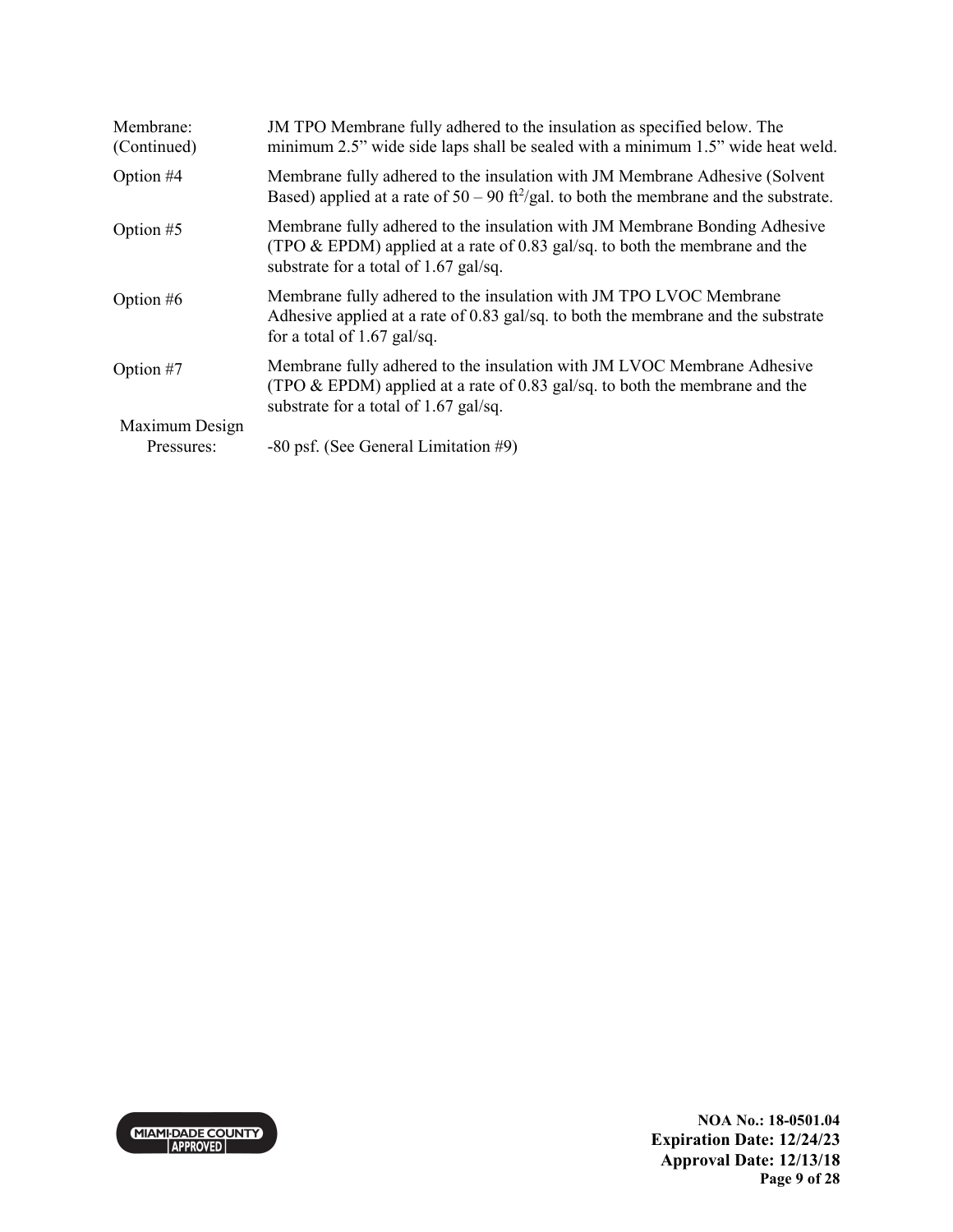| <b>Membrane Type:</b>    | <b>TPO</b>                                                                                                                                                                 |
|--------------------------|----------------------------------------------------------------------------------------------------------------------------------------------------------------------------|
| Deck Type 4I:            | Lightweight Concrete, Insulated                                                                                                                                            |
| <b>Deck Description:</b> | Min. 310 psi, 2" Elastizell Lightweight Insulating Concrete with Zell-Fibers cast<br>over structural concrete or minimum 22 ga,. Grade 33 vented galvanized steel<br>deck. |
|                          | System Type A(2): One or more layers of insulation adhered with approved adhesive; membrane fully                                                                          |

**All General and System Limitations apply. Roof accessories not listed in Table 1 of this NOA are not approved and shall not be installed unless said accessories demonstrate compliance with prescriptive Florida Building Code requirements and are field fabricated utilizing the approved membranes listed in Table 1.**

adhered.

| <b>Base Insulation Layer</b>                                                   | <b>Insulation Fasteners</b> | <b>Fastener</b>         |
|--------------------------------------------------------------------------------|-----------------------------|-------------------------|
|                                                                                | (Table 3)                   | Density/ft <sup>2</sup> |
| ENRGY 3, ENRGY 3 25 PSI, ValuTherm, ValuTherm 25 PSI, R-Panel, R-Panel 25 PSI, |                             |                         |
| ENRGY 3 AGF, ENRGY 3 AGF 25 PSI, ValuTherm AGF, ValuTherm AGF 25 PSI,          |                             |                         |
| ENRGY 3 CGF, ENRGY 3 CGF 25 PSI, ValuTherm CGF, ValuTherm CGF 25 PSI           |                             |                         |
| Minimum 1.5" thick                                                             | N/A                         | N/A                     |
| <b>Top Insulation Layer (Optional)</b>                                         | <b>Insulation Fasteners</b> | <b>Fastener</b>         |
|                                                                                | (Table 3)                   | Density/ft <sup>2</sup> |
| <b>JM SECUROCK Gypsum-Fiber Roof Board</b>                                     |                             |                         |
| Minimum $\frac{1}{4}$ thick                                                    | N/A                         | N/A                     |

**Note: All insulation shall be adhered to the deck with JM Two-Part Urethane Insulation Adhesive, JM Two-Part Urethane Insulation Adhesive Canister, or JM One Step Foamable Adhesive applied in ¾" to 1" wide ribbons spaced 12" o.c or JM Roofing System Urethane Adhesive (top insulation only) applied in ½" to ¾" ribbons spaced 12" o.c. Please refer to Roofing Application Standard RAS 117 for insulation attachment.**

| Membrane:   | JM TPO Membrane fully adhered to the insulation as specified below. The<br>minimum 2.5" wide side laps shall be sealed with a minimum 1.5" wide heat weld.                                                         |
|-------------|--------------------------------------------------------------------------------------------------------------------------------------------------------------------------------------------------------------------|
| Option $#1$ | Membrane fully adhered to the insulation with JM TPO Membrane Adhesive<br>(Low VOC) applied at a rate of $50 - 90$ ft <sup>2</sup> /gal to both the membrane and the<br>substrate.                                 |
| Option $#2$ | Membrane fully adhered to the insulation with JM TPO Low VOC Membrane<br>Adhesive applied at a rate of 0.55 gal/sq. to both the membrane and the substrate<br>for a total of 1.1 gal/sq.                           |
| Option $#3$ | Membrane fully adhered to the insulation with JM Membrane Adhesive (Solvent<br>Based) applied at a rate of $50 - 90$ ft <sup>2</sup> /gal. to both the membrane and the substrate.                                 |
| Option #4   | Membrane is fully adhered to ther insulation with JM TPO Membrane Adhesive<br>(Water-Based) applied at a rate of $0.6 - 0.8$ gal/sq to both membrane and the<br>substrate.                                         |
| Option #5   | Membrane fully adhered to the insulation with JM Membrane Bonding Adhesive<br>(TPO & EPDM) applied at a rate of 0.83 gal/sq. (to SECUROCK) or 0.55 gal/sq.<br>(to ENRGY 3) to both the membrane and the substrate. |



**NOA No.: 18-0501.04 Expiration Date: 12/24/23 Approval Date: 12/13/18 Page 10 of 28**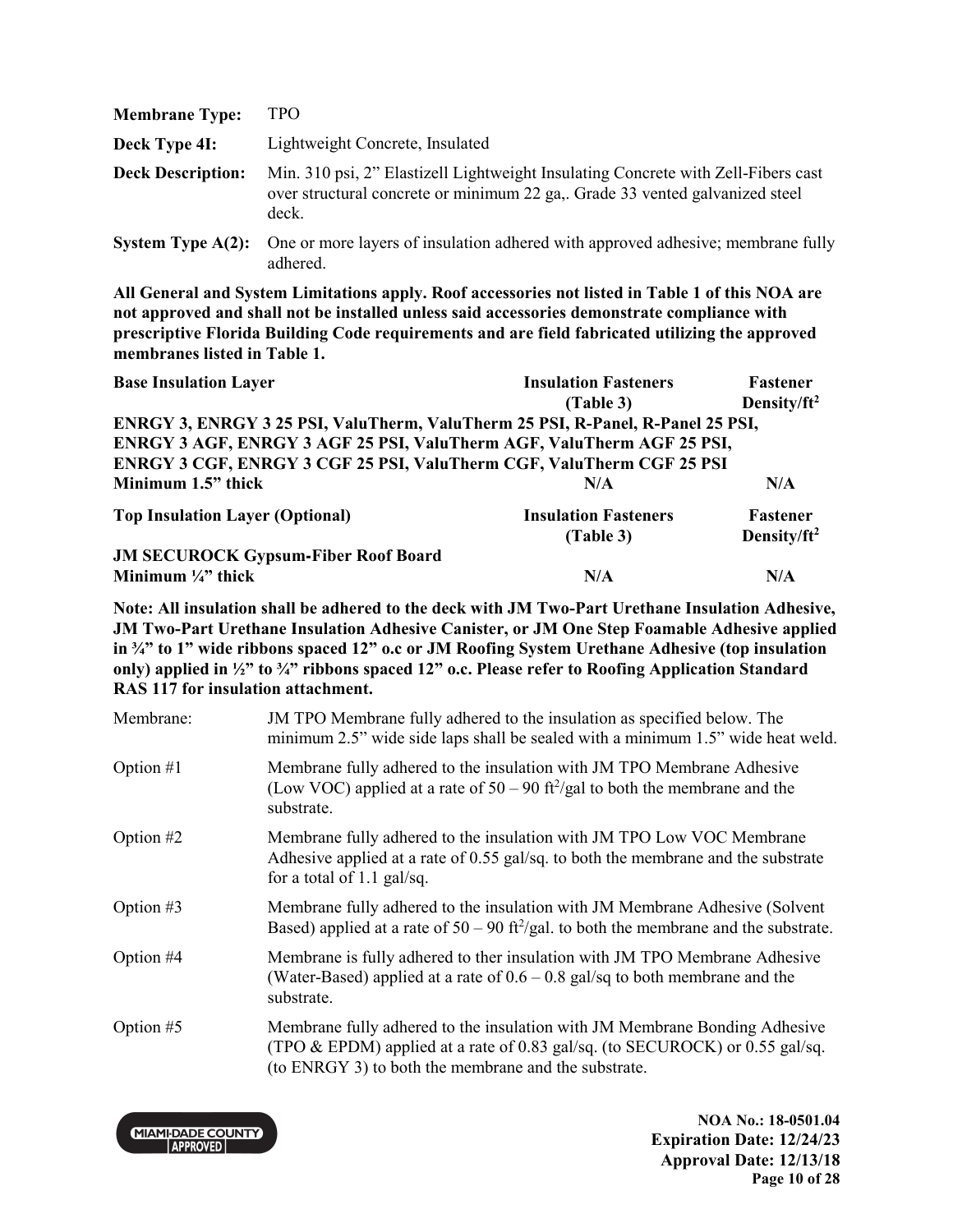| Membrane:<br>(Continued) | JM TPO Membrane fully adhered to the insulation as specified below. The<br>minimum 2.5" wide side laps shall be sealed with a minimum 1.5" wide heat weld.                                                      |
|--------------------------|-----------------------------------------------------------------------------------------------------------------------------------------------------------------------------------------------------------------|
| Option $#6$              | Membrane fully adhered to the insulation with JM TPO LVOC Membrane<br>Adhesive applied at a rate of 0.83 gal/sq. (to SECUROCK) or 0.55 gal/sq. (to<br>ENRGY 3) to both the membrane and the substrate.          |
| Option $#7$              | Membrane fully adhered to the insulation with JM LVOC Membrane Adhesive<br>(TPO & EPDM) applied at a rate of 0.83 gal/sq. (to SECUROCK) or 0.55 gal/sq.<br>(to ENRGY 3) to both the membrane and the substrate. |
| Maximum Design           |                                                                                                                                                                                                                 |
| Pressures:               | -130 psf. (See General Limitation #9)                                                                                                                                                                           |

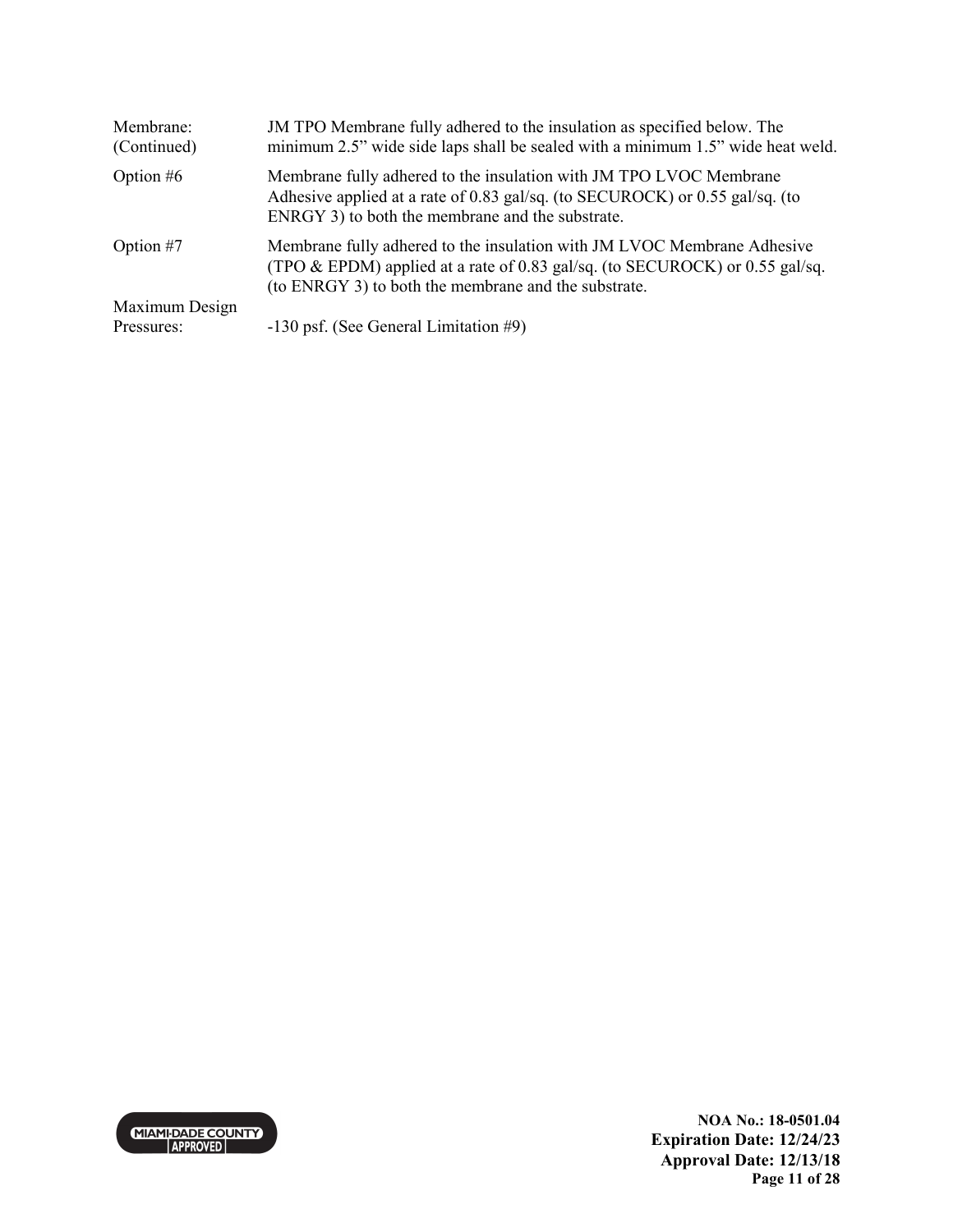| <b>Membrane Type:</b>        | <b>TPO</b>                                                                                                                                                                                                                                                                                                                                                                                                                 |
|------------------------------|----------------------------------------------------------------------------------------------------------------------------------------------------------------------------------------------------------------------------------------------------------------------------------------------------------------------------------------------------------------------------------------------------------------------------|
| Deck Type 4:                 | Lightweight Concrete, Non-Insulated                                                                                                                                                                                                                                                                                                                                                                                        |
| <b>Deck Description:</b>     | Minimum 160 psi Elastizell lightweight insulating concrete with Zell-Crete Fibers<br>is laid with a 1/4" slurry coat with a minimum 1" EPS Board cast over minimum 22<br>ga., Grade 33 vented, Type B steel deck, fastened to the 6' o.c. steel supports with<br>5/8" diameter puddle welds. Deck side laps of sheets fastened with $\frac{1}{4}$ "-14 x 7/8"<br>HWH screws, 18" o.c., and an additional 2" thick topcoat. |
|                              | This Tested Assembly has been analyzed for allowable deck stress. See Deck<br><b>Stress Analysis Table.</b>                                                                                                                                                                                                                                                                                                                |
| System Type $E(1)$ :         | Membrane adhered over base sheet mechanically fastened to LWC deck.                                                                                                                                                                                                                                                                                                                                                        |
| membranes listed in Table 1. | All General and System Limitations apply. Roof accessories not listed in Table 1 of this NOA are<br>not approved and shall not be installed unless said accessories demonstrate compliance with<br>prescriptive Florida Building Code requirements and are field fabricated utilizing the approved                                                                                                                         |
| Base Sheet:                  | PermaPly 28 mechanically fastened to the LWIC deck with 1.7" LWC CR Base<br>Sheet Fasteners secured 9" o.c. at at the 3" lap and 9" o.c. in two, equally spaced<br>staggered rows in the field of the roll.                                                                                                                                                                                                                |
| Membrane:                    | JM TPO FB 150 or 175 fully adhered to the base sheet with hot asphalt in the EVT<br>range at a rate of 20-25 lbs/100 ft <sup>2</sup> . Side laps will be a minimum 3" wide and shall                                                                                                                                                                                                                                       |

be sealed with a minimum 1.5" wide heat weld.

Maximum Design -45 psf. (See General Limitation #7)

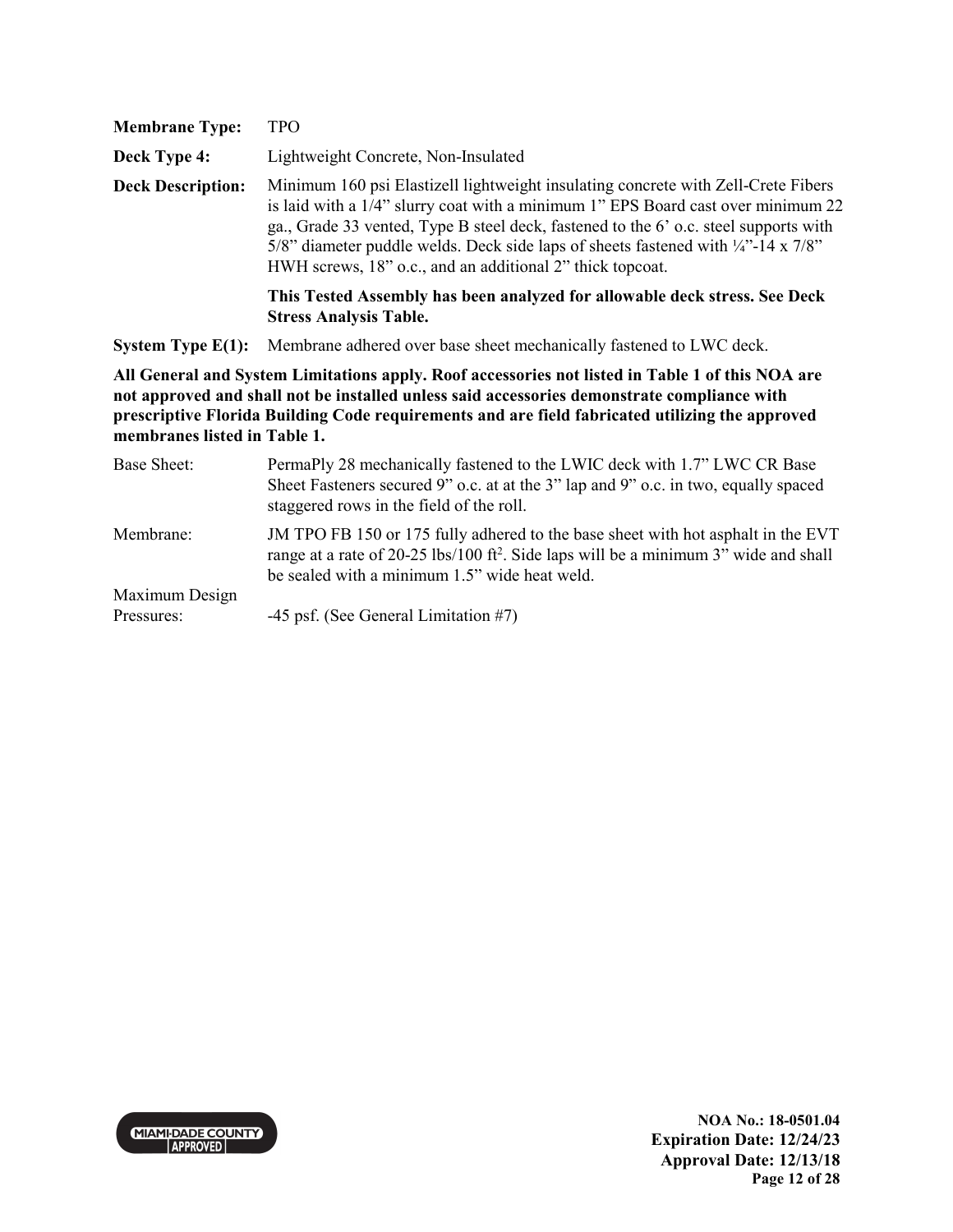| <b>Membrane Type:</b>        | <b>TPO</b>                                                                                                                                                                                                                                                                                                                                                                                                                 |
|------------------------------|----------------------------------------------------------------------------------------------------------------------------------------------------------------------------------------------------------------------------------------------------------------------------------------------------------------------------------------------------------------------------------------------------------------------------|
| Deck Type 4:                 | Lightweight Concrete, Non-Insulated                                                                                                                                                                                                                                                                                                                                                                                        |
| <b>Deck Description:</b>     | Minimum 160 psi Elastizell lightweight insulating concrete with Zell-Crete Fibers<br>is laid with a 1/4" slurry coat with a minimum 1" EPS Board cast over minimum 22<br>ga., Grade 40 vented, Type B steel deck, fastened to the 6' o.c. steel supports with<br>5/8" diameter puddle welds. Deck side laps of sheets fastened with $\frac{1}{4}$ "-14 x 7/8"<br>HWH screws, 18" o.c., and an additional 2" thick topcoat. |
|                              | This Tested Assembly has been analyzed for allowable deck stress. See Deck<br><b>Stress Analysis Table.</b>                                                                                                                                                                                                                                                                                                                |
| System Type $E(2)$ :         | Membrane induction welded over LWC deck.                                                                                                                                                                                                                                                                                                                                                                                   |
| membranes listed in Table 1. | All General and System Limitations apply. Roof accessories not listed in Table 1 of this NOA are<br>not approved and shall not be installed unless said accessories demonstrate compliance with<br>prescriptive Florida Building Code requirements and are field fabricated utilizing the approved                                                                                                                         |
| Membrane:                    | JM TPO (min. 60 mil.) induction welded to JM TPO Rhino Plates with High Load<br>Fasteners secured 6" o.c. in rows spaced 96" o.c. Side laps will be a minimum 3"<br>wide and shall be sealed with a minimum 1.5" wide heat weld.                                                                                                                                                                                           |
| Maximum Design               |                                                                                                                                                                                                                                                                                                                                                                                                                            |
| Pressures:                   | $-60$ psf. (See General Limitation #7)                                                                                                                                                                                                                                                                                                                                                                                     |

-60 psf. (See General Limitation #7)

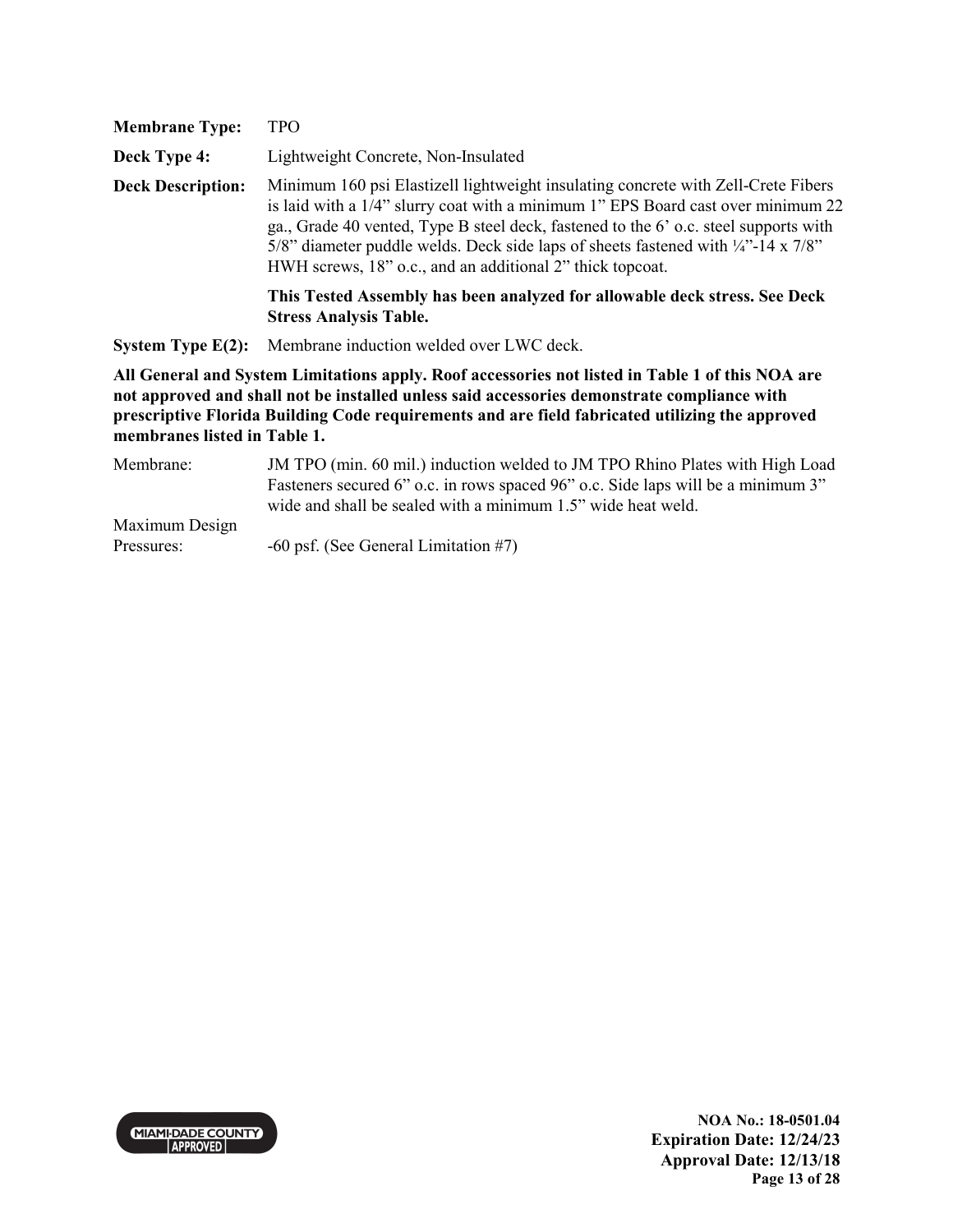| <b>Membrane Type:</b>        | <b>TPO</b>                                                                                                                                                                                                                                                                                                                                                                                                                 |
|------------------------------|----------------------------------------------------------------------------------------------------------------------------------------------------------------------------------------------------------------------------------------------------------------------------------------------------------------------------------------------------------------------------------------------------------------------------|
| Deck Type 4:                 | Lightweight Concrete, Non-Insulated                                                                                                                                                                                                                                                                                                                                                                                        |
| <b>Deck Description:</b>     | Minimum 160 psi Elastizell lightweight insulating concrete with Zell-Crete Fibers<br>is laid with a 1/4" slurry coat with a minimum 1" EPS Board cast over minimum 22<br>ga., Grade 50 vented, Type B steel deck, fastened to the 6' o.c. steel supports with<br>5/8" diameter puddle welds. Deck side laps of sheets fastened with $\frac{1}{4}$ "-14 x 7/8"<br>HWH screws, 18" o.c., and an additional 2" thick topcoat. |
|                              | This Tested Assembly has been analyzed for allowable deck stress. See Deck<br><b>Stress Analysis Table.</b>                                                                                                                                                                                                                                                                                                                |
| <b>System Type E(3):</b>     | Membrane mechanically fastened over LWC deck.                                                                                                                                                                                                                                                                                                                                                                              |
| membranes listed in Table 1. | All General and System Limitations apply. Roof accessories not listed in Table 1 of this NOA are<br>not approved and shall not be installed unless said accessories demonstrate compliance with<br>prescriptive Florida Building Code requirements and are field fabricated utilizing the approved                                                                                                                         |
| Membrane:                    | JM TPO (min. 45 mil.) mechanically fastened with High Load Fasteners and JM<br>High Load Plates secured 6" o.c. in rows spaced 90" o.c. Side laps will be a<br>minimum 6" wide and shall be sealed with a minimum 1.5" wide heat weld.                                                                                                                                                                                     |

Maximum Design -67.5 psf. (See General Limitation #7)

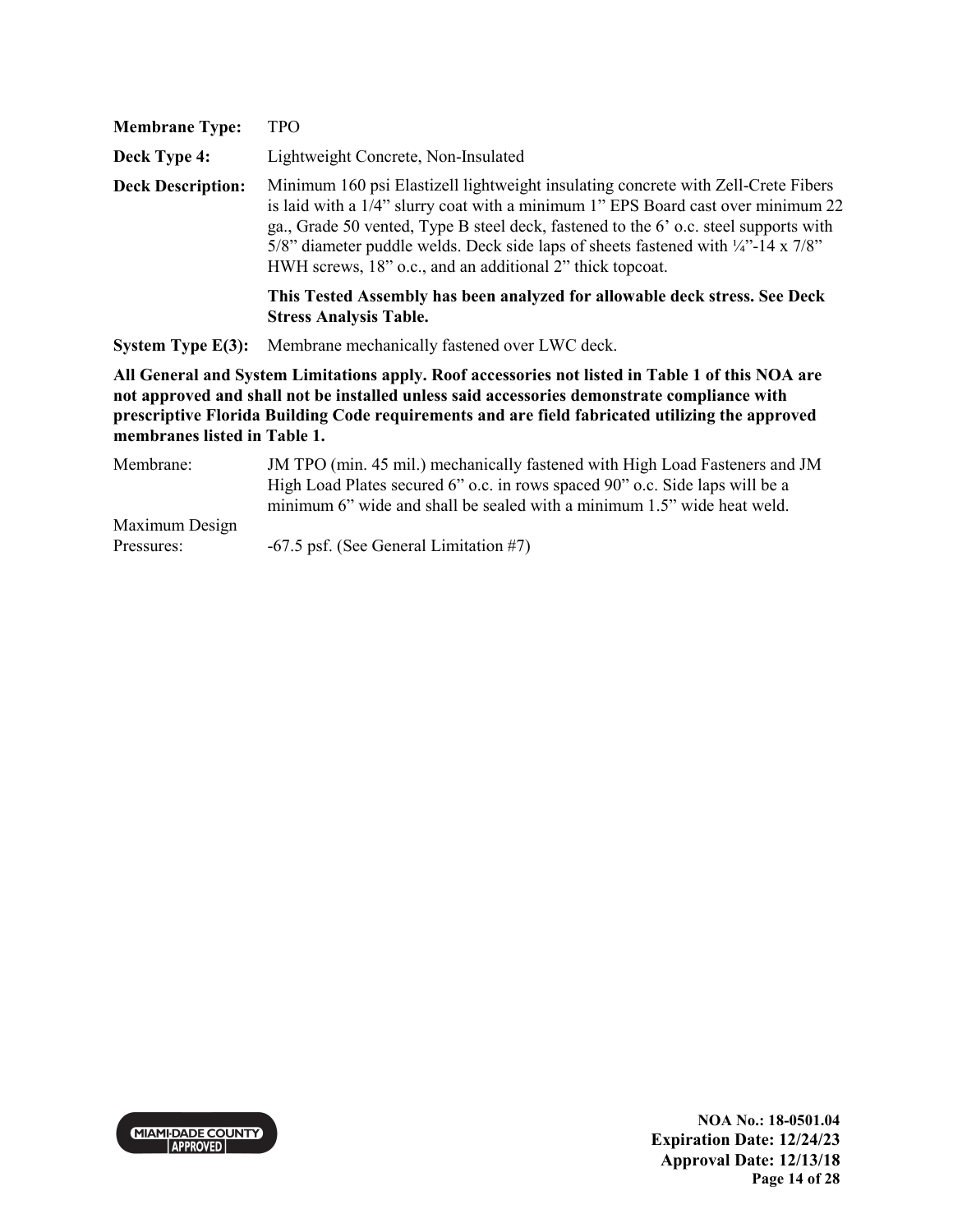| <b>Membrane Type:</b>    | TPO                                                                                                                                                                                                                                                                                                                                                                                                                                                                                                                                                                                                                                                                                                                                                                                                                                                          |
|--------------------------|--------------------------------------------------------------------------------------------------------------------------------------------------------------------------------------------------------------------------------------------------------------------------------------------------------------------------------------------------------------------------------------------------------------------------------------------------------------------------------------------------------------------------------------------------------------------------------------------------------------------------------------------------------------------------------------------------------------------------------------------------------------------------------------------------------------------------------------------------------------|
| Deck Type 4:             | Lightweight Concrete, Non-Insulated                                                                                                                                                                                                                                                                                                                                                                                                                                                                                                                                                                                                                                                                                                                                                                                                                          |
| <b>Deck Description:</b> | Min. 350 psi. Celcore MF Cellular Concrete with Celcore HS Rheology Modifying<br>Admixture is cast over structural concrete to a depth of 1/8 in. with a wet cast<br>density of 49 lb./ft <sup>3</sup> . The Celcore admixture is added to the mixture during the<br>mixing process at a rate of 3.4 fl. oz. per 100 lbs. of cement. Dyplast, Carpenter,<br>Cellofoam, or Insulfoam Holey Board, minimum 1 in. thick is placed into the wet<br>concrete. The following day an additional 2" thick Celcore MF Cellular Concrete<br>with Celcore HS Rheology Modifying Admixture with a wet cast density of 44.6<br>$lb$ /ft <sup>3</sup> . The Celcore HS Admixture is added to the top layer of LWC at the same<br>rate stated above. The following day Celcore PVA Curing Compound is spray<br>applied over the top layer of LWC at a rate of 0.33 gal./sq. |
| System Type $F(1)$ :     | Membrane fully adhered to LWC deck.                                                                                                                                                                                                                                                                                                                                                                                                                                                                                                                                                                                                                                                                                                                                                                                                                          |
|                          | All General and System Limitations apply. Roof accessories not listed in Table 1 of this NOA are<br>not approved and shall not be installed unless said accessories demonstrate compliance with<br>prescriptive Florida Building Code requirements and are field fabricated utilizing the approved                                                                                                                                                                                                                                                                                                                                                                                                                                                                                                                                                           |

**membranes listed in Table 1.** Membrane: Apply JM TPO roof cover of 60, 72 or 80 mil and fully adhered with JM TPO Membrane Adhesive (Low VOC) applied at a rate of  $50 - 90$  ft<sup>2</sup>/gal to both the membrane and the substrate. The minimum 2" wide side laps shall be sealed with a minimum 1.5" wide heat weld.

Maximum Design Pressures: -367.5 psf. (See General Limitation #9)

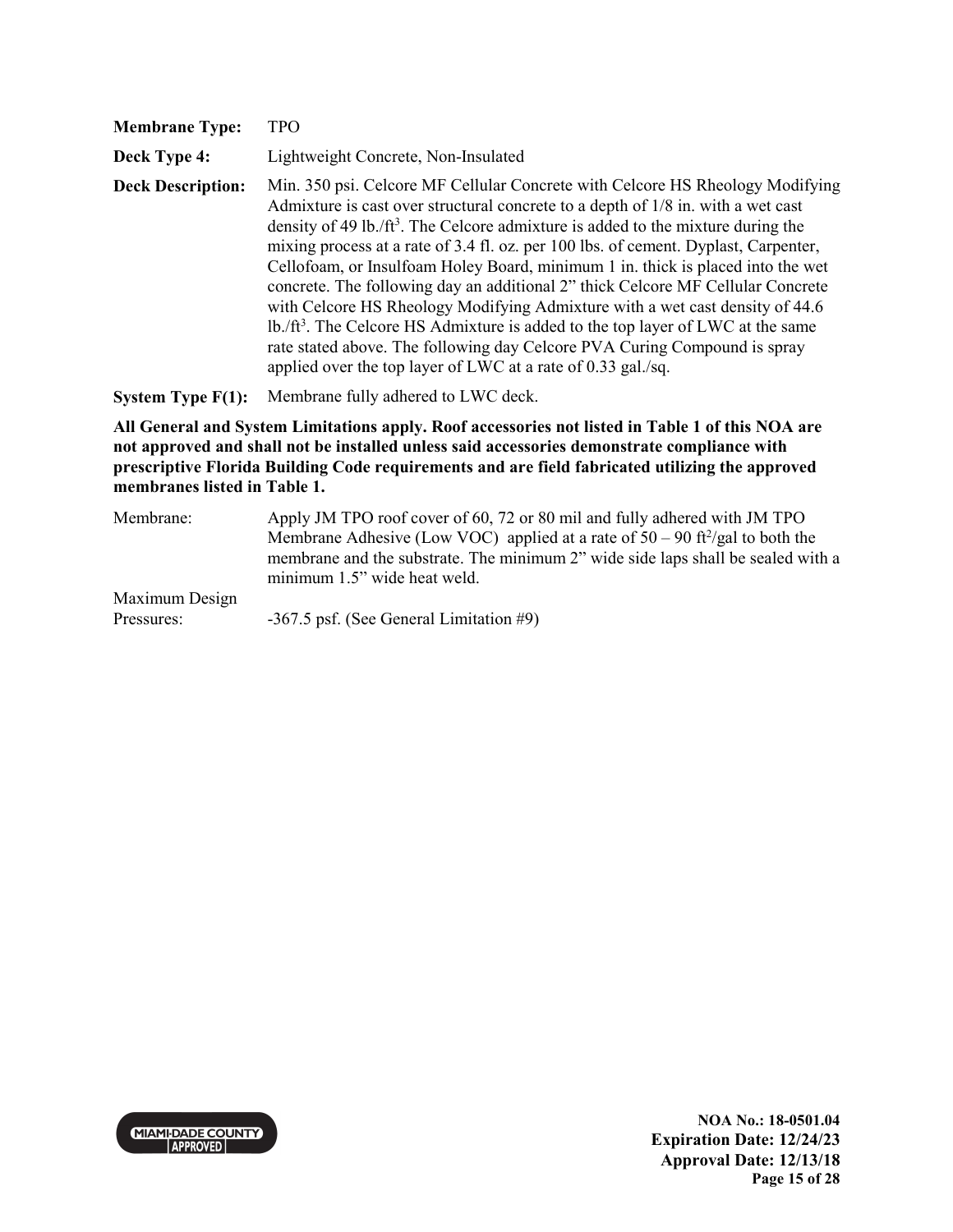| <b>Membrane Type:</b>    | <b>TPO</b>                                                                                                                                                                                                                                                                                                                                                                                                                                                                                                                                                                                                                                     |
|--------------------------|------------------------------------------------------------------------------------------------------------------------------------------------------------------------------------------------------------------------------------------------------------------------------------------------------------------------------------------------------------------------------------------------------------------------------------------------------------------------------------------------------------------------------------------------------------------------------------------------------------------------------------------------|
| Deck Type 4:             | Lightweight Concrete, Non-Insulated                                                                                                                                                                                                                                                                                                                                                                                                                                                                                                                                                                                                            |
| <b>Deck Description:</b> | Minimum 475 psi Celcore MF Cellular Concrete with Celcore HS Rheology<br>Modifying Admixture is laid with a 1/8" slurry coat with a minimum 1" EPS Board<br>cast over minimum 22 ga., Grade 33 vented, Type B steel deck, fastened to the 6'<br>o.c. steel supports with #12-24 x 1-1/4"HWH SD screws with $\frac{1}{2}$ " washers. One<br>screw every flute fastened 6" o.c. to steel frame. Deck side laps of sheets fastened<br>with $\frac{1}{4}$ -14 x 7/8" HWH SD screws with $\frac{1}{2}$ " washers, 12" o.c., and an additional 2"<br>thick topcoat. Celcore PVA Curing compound applied after top coat setting at 300<br>$ft^2/gal.$ |
|                          | This Tested Assembly has been analyzed for allowable deck stress. See Deck<br><b>Stress Analysis Table.</b>                                                                                                                                                                                                                                                                                                                                                                                                                                                                                                                                    |

**System Type F(2):** Membrane adhered to LWC deck.

| Membrane:      | JM TPO FB 115 or JM TPO FB 135 roof cover adhered with JM Roofing System                                 |
|----------------|----------------------------------------------------------------------------------------------------------|
|                | Urethane Adhesive applied in $\frac{1}{2}$ " to $\frac{3}{4}$ " wide ribbons spaced 12" o.c. or with ICP |
|                | Adhesives CR-20 applied in $\frac{3}{4}$ " to 1" wide ribbons spaced 12" o.c. or with JM                 |
|                | Two-Part Urethane Insulation Adhesive Canister applied in splatter pattern at 0.318                      |
|                | $gal./sq$ . Side laps will be a minimum 2.5" wide and shall be sealed with a minimum                     |
|                | 1.5" wide heat weld.                                                                                     |
| Maximum Design |                                                                                                          |
| Pressures:     | $-45$ psf. (See General Limitation #9)                                                                   |

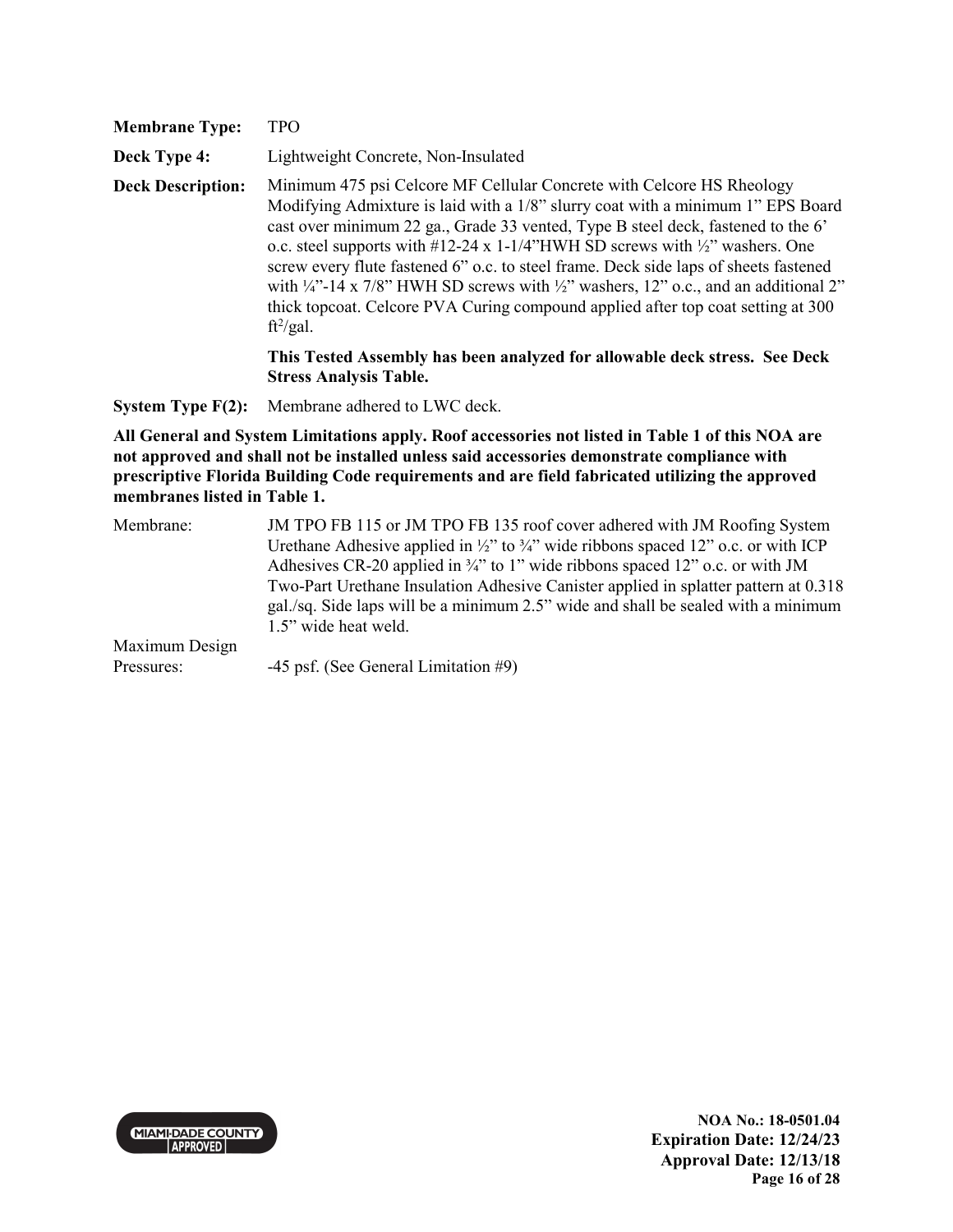| <b>Membrane Type:</b>    | <b>TPO</b>                                                                                                                                                                                                                                                                                                                                                                                                               |
|--------------------------|--------------------------------------------------------------------------------------------------------------------------------------------------------------------------------------------------------------------------------------------------------------------------------------------------------------------------------------------------------------------------------------------------------------------------|
| Deck Type 4:             | Lightweight Concrete, Non-Insulated                                                                                                                                                                                                                                                                                                                                                                                      |
| <b>Deck Description:</b> | Minimum 500 psi Celcore MF Cellular Concrete with Celcore HS Rheology<br>Modifying Admixture is laid with a 1/8" slurry coat with a minimum 1" EPS Board<br>and an additional 2" thick topcoat. Celcore PVA Curing compound applied after<br>top coat setting at 300 ft $\frac{2}{g}$ al. cast over cementitious wood fiber or structural<br>concrete or optional vapor barrier adhered to structural concrete substrate |

**System Type F(3):** Membrane adhered to deck.

| Vapor Barrier:<br>(Optional) | DynaBase HW torch applied to <b>structural concrete deck only</b> primed with ASTM<br>D41 primer followed by Celcore lightweight insulating concrete cast over the<br>adhered membrane.                                                                                                                                                                                                         |
|------------------------------|-------------------------------------------------------------------------------------------------------------------------------------------------------------------------------------------------------------------------------------------------------------------------------------------------------------------------------------------------------------------------------------------------|
| Membrane:                    | JM TPO FB 115 or JM TPO FB 135 adhered per one of the following. Side laps<br>will be a minimum 2.5" wide and shall be sealed with a minimum 1.5" wide heat<br>weld.                                                                                                                                                                                                                            |
| Option $#1$                  | Membrane adhered with JM Roofing System Urethane Adhesive applied in $\frac{1}{2}$ to<br>$\frac{3}{4}$ " ribbons 4" o.c. or with ICP Adhesives CR-20 applied in $\frac{3}{4}$ " to 1" ribbons 4" o.c.<br>or with JM Two-Part Urethane Insulation Adhesive Canister applied in splatter<br>pattern at 0.318 gal./sq.<br><b>Maximum Design Pressure: -257.5 psf. (See General Limitation #9.)</b> |
| Option #2                    | Membrane adhered with JM Roofing System Urethane Adhesive applied in $\frac{1}{2}$ to<br>$\frac{3}{4}$ " ribbons 12" o.c. or with ICP Adhesives CR-20 applied in $\frac{3}{4}$ " to 1" ribbons 12"<br>0.C.<br><b>Maximum Design Pressure: -167.5 psf. (See General Limitation #9.)</b>                                                                                                          |
| Maximum Design               |                                                                                                                                                                                                                                                                                                                                                                                                 |
| Pressures:                   | See membrane options above.                                                                                                                                                                                                                                                                                                                                                                     |

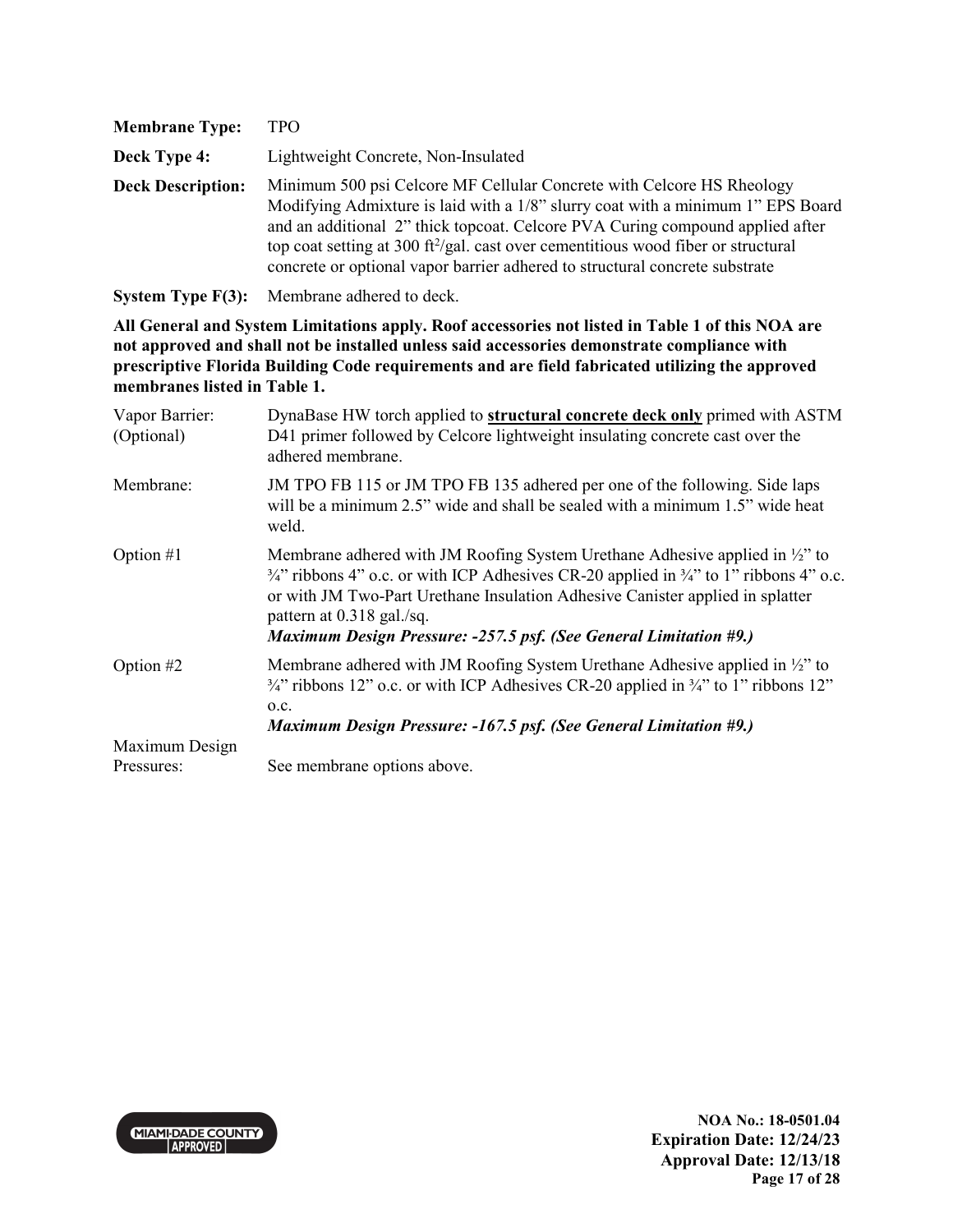| <b>Membrane Type:</b>    | TPO.                                                                                           |
|--------------------------|------------------------------------------------------------------------------------------------|
| <b>Deck Type 4:</b>      | Lightweight Concrete, Non-Insulated                                                            |
| <b>Deck Description:</b> | Minimum 380 psi Concrecel cellular lightweight concrete cast over structural<br>concrete deck. |

**System Type F(4):** Membrane adhered to deck.

**All General and System Limitations apply. Roof accessories not listed in Table 1 of this NOA are not approved and shall not be installed unless said accessories demonstrate compliance with prescriptive Florida Building Code requirements and are field fabricated utilizing the approved membranes listed in Table 1.**

Membrane: JM TPO FB 115 or JM TPO FB 135 adhered with JM Roofing System Urethane Adhesive applied in  $\frac{1}{2}$ " to  $\frac{3}{4}$ " ribbons 6" o.c. or with ICP Adhesives CR-20 applied in ¾" to 1" ribbons 6" o.c. Side laps will be a minimum 2.5" wide and shall be sealed with a minimum 1.5" wide heat weld. *Maximum Design Pressure -97.5 psf.; (See General Limitation #9.)* Or JM TPO FB 115 or JM TPO FB 135 adhered with JM Roofing System Urethane Adhesive applied in  $\frac{1}{2}$ " to  $\frac{3}{4}$ " ribbons 12" o.c. or with ICP Adhesives CR-20 applied in  $\frac{3}{4}$ " to 1" ribbons 12" o.c. or with JM Two-Part Urethane Insulation Adhesive Canister applied in splatter pattern at 0.318 gal./sq. Side laps will be a minimum 2.5" wide and shall be sealed with a minimum 1.5" wide heat weld. *Maximum Design Pressure -127.5 psf.; (See General Limitation #9.)*  Or JM TPO fully adhered to insulation using JM TPO Membrane Adhesive (Low VOC) applied at a rate of  $1.5 - 2.0$  gal/100 ft<sup>2</sup>. Side laps will be a minimum 2.5" wide and shall be sealed with a minimum 1.5" wide heat weld. *Maximum Design Pressure -285 psf.; (See General Limitation #9.)*  Maximum Design Pressures: See membrane installation options above.



**NOA No.: 18-0501.04 Expiration Date: 12/24/23 Approval Date: 12/13/18 Page 18 of 28**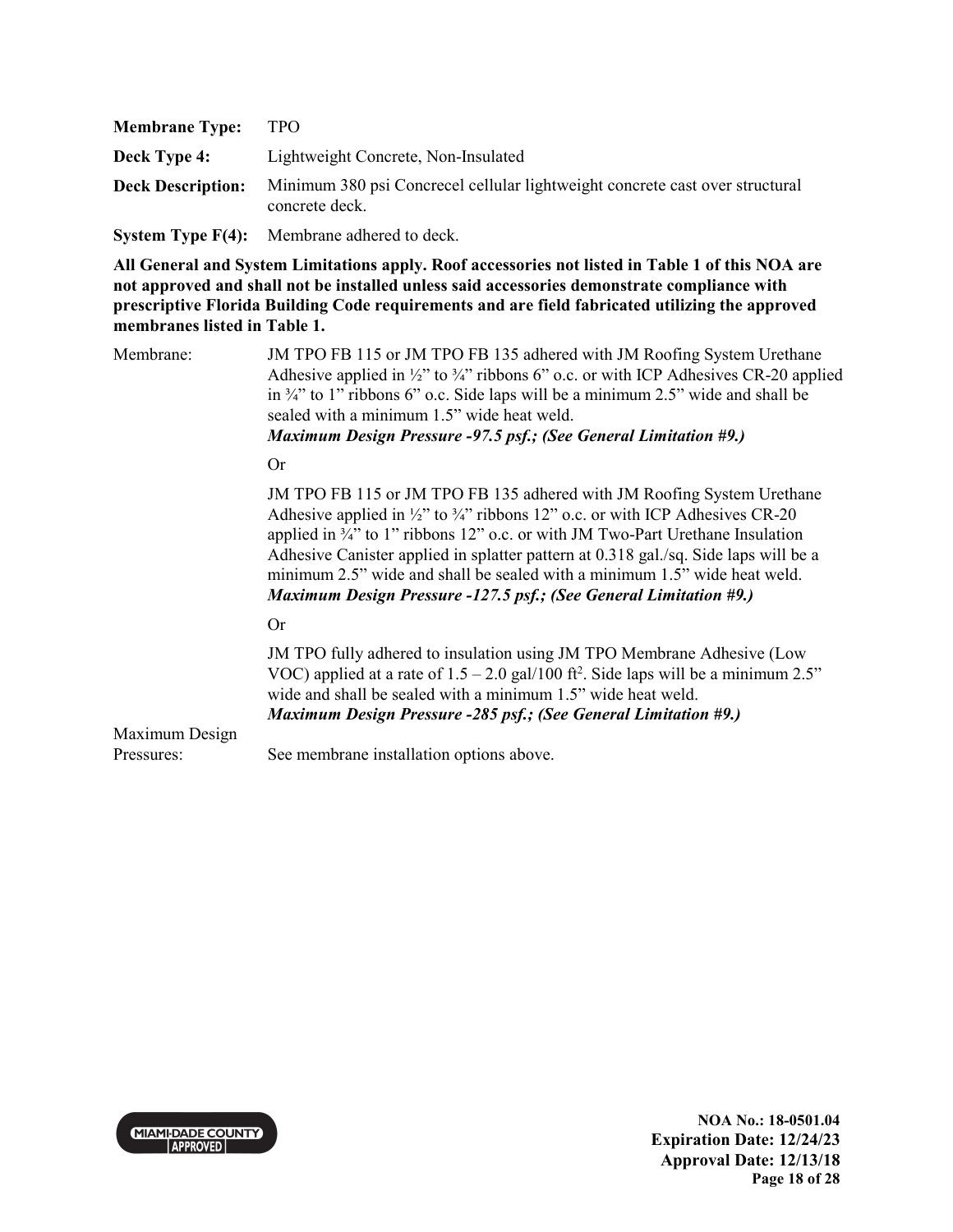| <b>Membrane Type:</b>    | <b>TPO</b>                                                                                                          |
|--------------------------|---------------------------------------------------------------------------------------------------------------------|
| <b>Deck Type 4:</b>      | Lightweight Concrete, Non-Insulated                                                                                 |
| <b>Deck Description:</b> | Min. 383.5 psi Celcore lightweight insulating concrete cast over 22 ga. Grade 90<br>vented type B galvanized steel. |
|                          |                                                                                                                     |

**System Type F(5):** Membrane adhered to deck.

| Membrane:      | JM TPO FB membrane adhered to the deck with JM Roofing System Urethane<br>Adhesive applied in $\frac{1}{2}$ " to $\frac{3}{4}$ " ribbons 6" o.c. or with ICP Adhesives CR-20<br>applied in $\frac{3}{4}$ " to 1" ribbons 6" o.c. or with JM Two-Part Urethane Insulation<br>Adhesive Canister applied in splatter pattern at 0.318 gal./sq. with minimum 2.5"<br>wide side laps that shall be sealed with a minimum 1.5" wide heat weld. |
|----------------|------------------------------------------------------------------------------------------------------------------------------------------------------------------------------------------------------------------------------------------------------------------------------------------------------------------------------------------------------------------------------------------------------------------------------------------|
| Maximum Design |                                                                                                                                                                                                                                                                                                                                                                                                                                          |
| Pressure:      | $-204.5$ psf. (See General Limitation #9)                                                                                                                                                                                                                                                                                                                                                                                                |

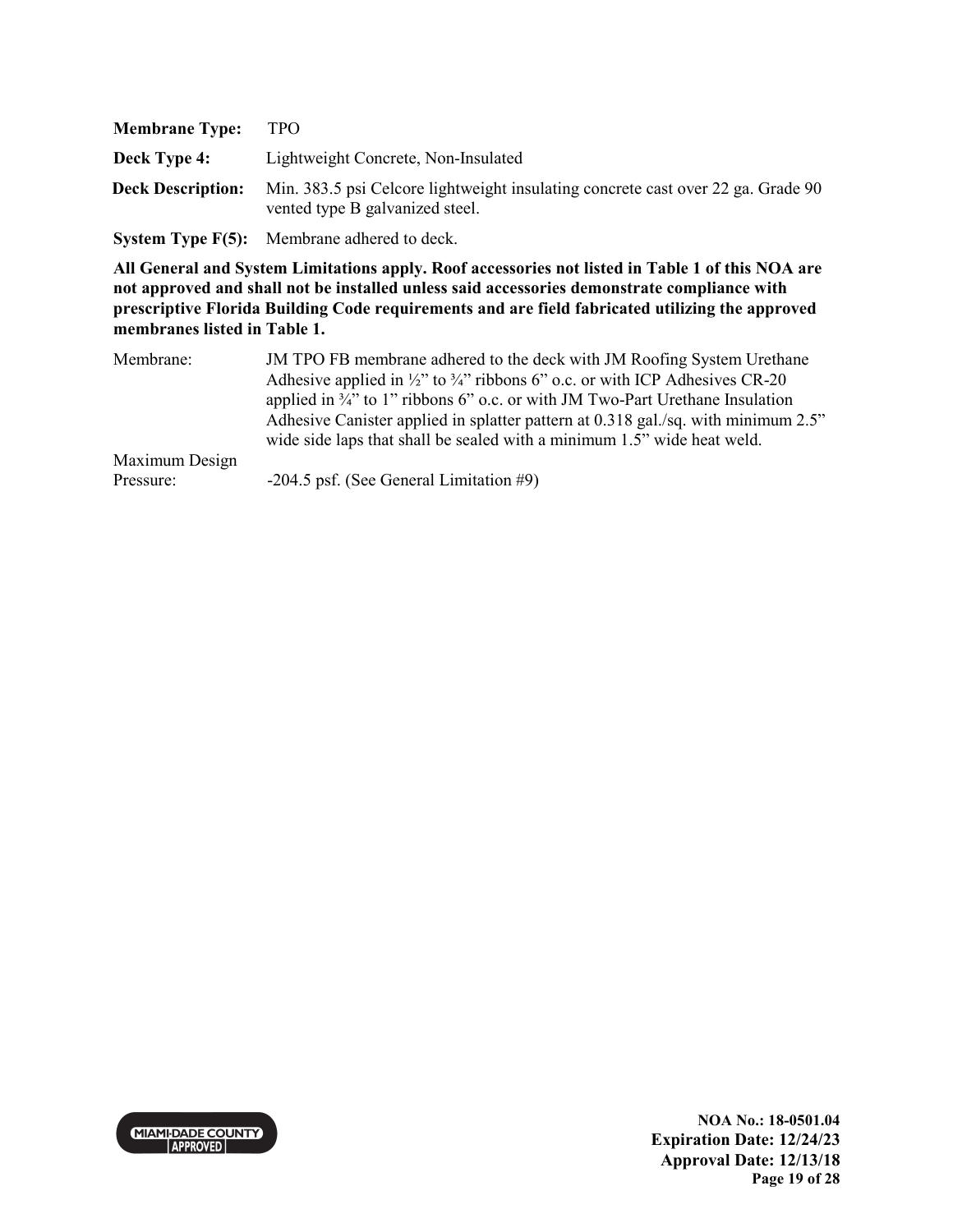| <b>Membrane Type:</b>    | TPO.                                                                                               |
|--------------------------|----------------------------------------------------------------------------------------------------|
| Deck Type 4:             | Lightweight Concrete, Non-Insulated                                                                |
| <b>Deck Description:</b> | Min. 383.5 psi Celcore lightweight insulating concrete cast over structural<br>concrete substrate. |

**System Type F(6):** Membrane adhered to deck.

**All General and System Limitations apply. Roof accessories not listed in Table 1 of this NOA are not approved and shall not be installed unless said accessories demonstrate compliance with prescriptive Florida Building Code requirements and are field fabricated utilizing the approved membranes listed in Table 1.**

| Membrane: | JM TPO FB Membrane adhered with JM Roofing System Urethane Adhesive                                                     |
|-----------|-------------------------------------------------------------------------------------------------------------------------|
|           | applied in $\frac{1}{2}$ " to $\frac{3}{4}$ " ribbons 6" o.c. or with ICP Adhesives CR-20 applied in $\frac{3}{4}$ " to |
|           | 1" ribbons 6" o.c. or with JM Two-Part Urethane Insulation Adhesive Canister                                            |
|           | applied in splatter pattern at $0.318$ gal./sq. with minimum 2.5" wide side laps that                                   |
|           | shall be sealed with a minimum 1.5" wide heat weld.                                                                     |

#### Maximum Design

Pressure: -502.5 psf. (See General Limitation #9.)

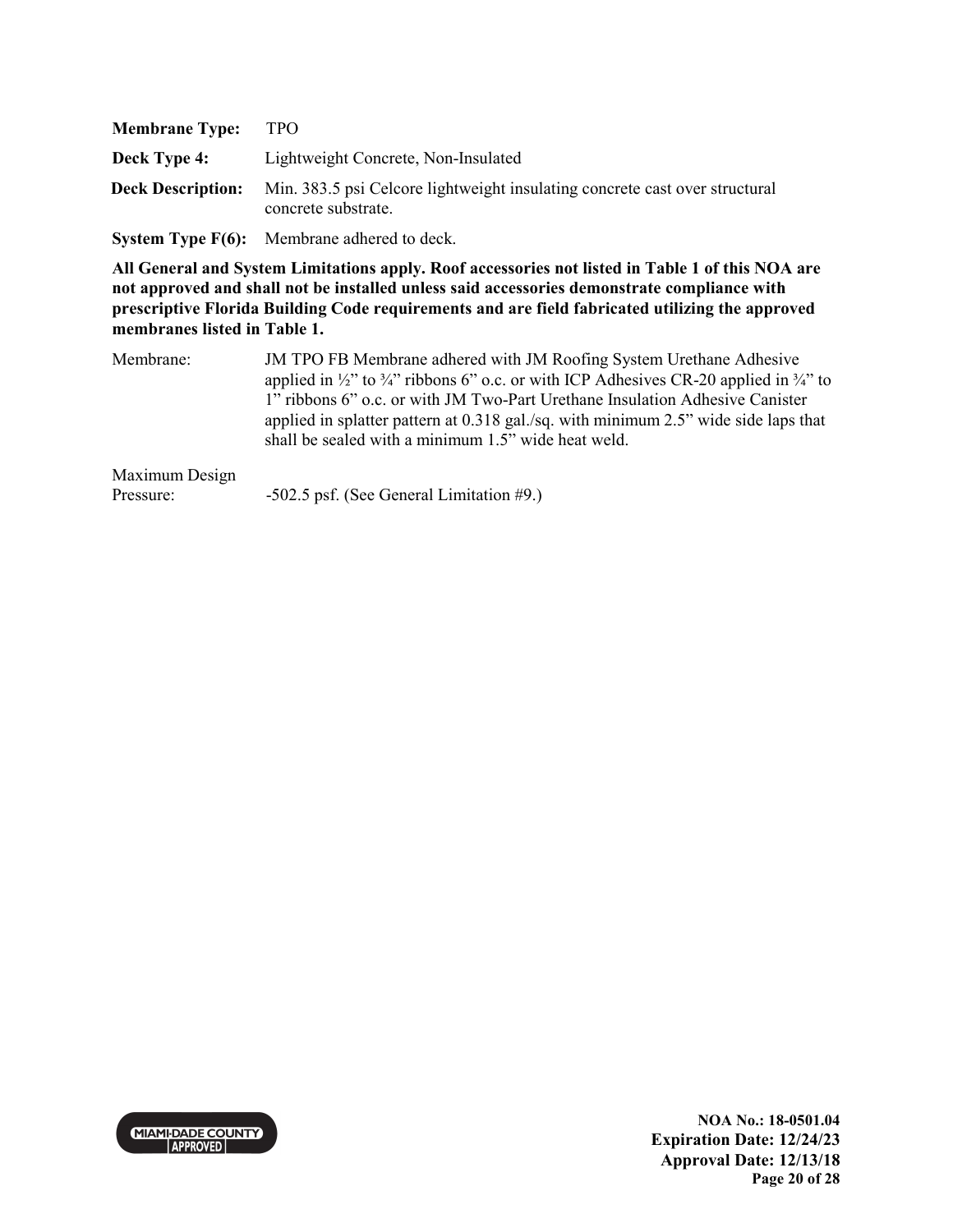| <b>Membrane Type:</b>    | TPO.                                                                                     |
|--------------------------|------------------------------------------------------------------------------------------|
| <b>Deck Type 4:</b>      | Lightweight Concrete, Non-Insulated                                                      |
| <b>Deck Description:</b> | Min. 383.5 psi Celcore lightweight insulating concrete cast over structural<br>concrete. |
|                          |                                                                                          |

**System Type F(7):** Membrane adhered to deck.

**All General and System Limitations apply. Roof accessories not listed in Table 1 of this NOA are not approved and shall not be installed unless said accessories demonstrate compliance with prescriptive Florida Building Code requirements and are field fabricated utilizing the approved membranes listed in Table 1.**

| Membrane: | JM TPO FB Membrane adhered to the deck with JM Roofing System Urethane<br>Adhesive applied in $\frac{1}{2}$ " to $\frac{3}{4}$ " ribbons 12" o.c. or with ICP Adhesives CR-20<br>applied in $\frac{3}{4}$ " to 1" ribbons 12" o.c. or with JM Two-Part Urethane Insulation<br>Adhesive Canister applied in splatter pattern at 0.318 gal./sq. with minimum 2.5" |
|-----------|-----------------------------------------------------------------------------------------------------------------------------------------------------------------------------------------------------------------------------------------------------------------------------------------------------------------------------------------------------------------|
|           | wide side laps that shall be sealed with a minimum 1.5" wide heat weld.                                                                                                                                                                                                                                                                                         |

#### Maximum Design

Pressure: -398.5 psf. (See General Limitation #9.)

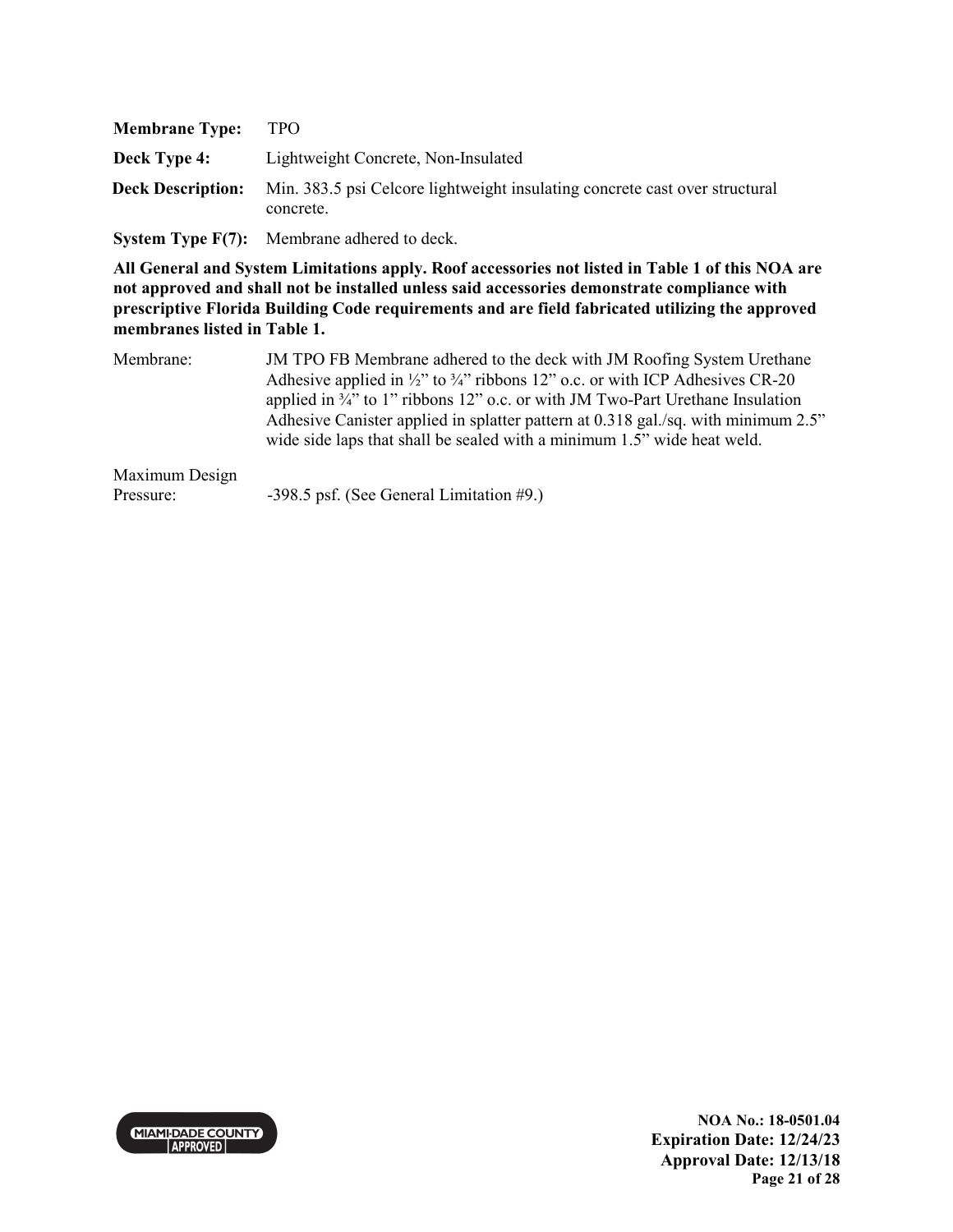| <b>Membrane Type:</b>    | TPO.                                                                                                                |
|--------------------------|---------------------------------------------------------------------------------------------------------------------|
| Deck Type 4:             | Lightweight Concrete, Non-Insulated                                                                                 |
| <b>Deck Description:</b> | Min. 370 psi Concrecel lightweight insulating concrete cast over 22 ga. Grade 90<br>vented type B galvanized steel. |
|                          | <b>System Type <math>F(8)</math>:</b> Membrane adhered to deck.                                                     |

| Membrane:      | JM TPO FB adhered to the deck with JM Roofing System Urethane Adhesive<br>applied in $\frac{1}{2}$ " to $\frac{3}{4}$ " ribbons 12" o.c. or with ICP Adhesives CR-20 applied in $\frac{3}{4}$ "<br>to 1" ribbons 12" o.c. or with JM Two-Part Urethane Insulation Adhesive Canister<br>applied in splatter pattern at 0.318 gal./sq. with minimum 2.5" wide side laps that<br>shall be sealed with a minimum 1.5" wide heat weld. |
|----------------|-----------------------------------------------------------------------------------------------------------------------------------------------------------------------------------------------------------------------------------------------------------------------------------------------------------------------------------------------------------------------------------------------------------------------------------|
| Maximum Design |                                                                                                                                                                                                                                                                                                                                                                                                                                   |
| Pressure:      | $-82.5$ psf. (See General Limitation #9)                                                                                                                                                                                                                                                                                                                                                                                          |

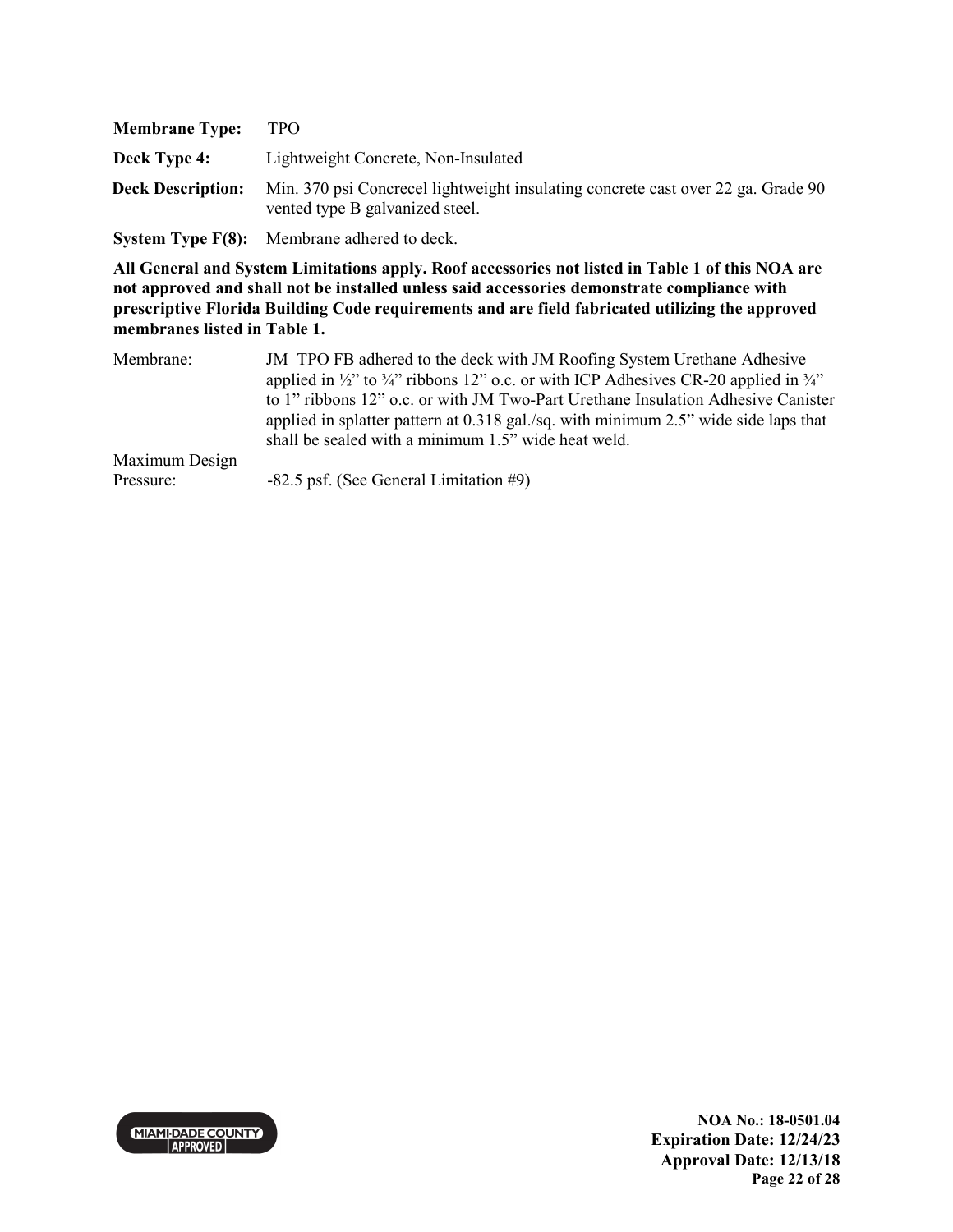| <b>Membrane Type:</b>    | TPO.                                                                                     |
|--------------------------|------------------------------------------------------------------------------------------|
| Deck Type 4:             | Lightweight Concrete, Non-Insulated                                                      |
| <b>Deck Description:</b> | Min. 370 psi Concrecel lightweight insulating concrete cast over structural<br>concrete. |

**System Type F(9):** Membrane adhered to deck.

**All General and System Limitations apply. Roof accessories not listed in Table 1 of this NOA are not approved and shall not be installed unless said accessories demonstrate compliance with prescriptive Florida Building Code requirements and are field fabricated utilizing the approved membranes listed in Table 1.**

| Membrane:      | JM TPO FB 115 or 135 adhered to the deck per one of the following:                                                                                                                                                                                                                                                                                                                                                                                                                                       |
|----------------|----------------------------------------------------------------------------------------------------------------------------------------------------------------------------------------------------------------------------------------------------------------------------------------------------------------------------------------------------------------------------------------------------------------------------------------------------------------------------------------------------------|
| Option $#1$ :  | Membrane adhered to the deck with JM Roofing System Urethane Adhesive<br>applied in $\frac{1}{2}$ " to $\frac{3}{4}$ " ribbons 6" o.c. or with ICP Adhesives CR-20 applied in $\frac{3}{4}$ " to<br>1" ribbons 6" o.c. or with JM Two-Part Urethane Insulation Adhesive Canister<br>applied in splatter pattern at 0.318 gal./sq. with minimum 2.5" wide side laps that<br>shall be sealed with a minimum 1.5" wide heat weld.<br><b>Maximum Design Pressure: -480 psf. (See General Limitation #9.)</b> |
| Option $#2$ :  | Membrane adhered to the deck with JM Roofing System Urethane Adhesive<br>applied in $\frac{1}{2}$ " to $\frac{3}{4}$ " ribbons 12" o.c. or with ICP Adhesives CR-20 applied in $\frac{3}{4}$ "<br>to 1" ribbons 12" o.c. with minimum 2.5" wide side laps that shall be sealed with a<br>minimum 1.5" wide heat weld.<br><b>Maximum Design Pressure: -343.5 psf. (See General Limitation #9.)</b>                                                                                                        |
| Maximum Design |                                                                                                                                                                                                                                                                                                                                                                                                                                                                                                          |
| Pressure:      | See Options Above                                                                                                                                                                                                                                                                                                                                                                                                                                                                                        |



**NOA No.: 18-0501.04 Expiration Date: 12/24/23 Approval Date: 12/13/18 Page 23 of 28**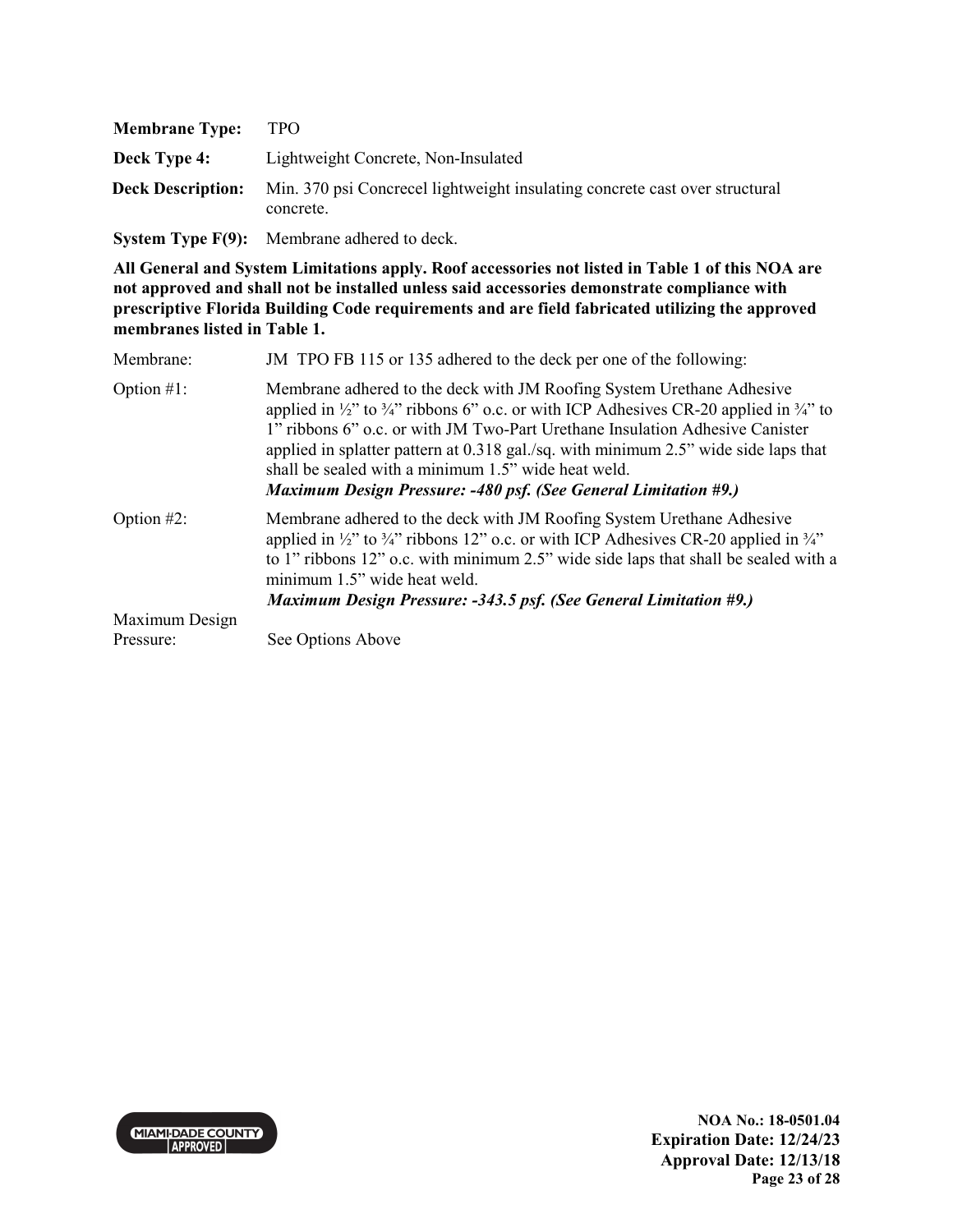| <b>Membrane Type:</b>    | TPO.                                                                                                                     |
|--------------------------|--------------------------------------------------------------------------------------------------------------------------|
| Deck Type 4:             | Lightweight Concrete, Non-Insulated                                                                                      |
| <b>Deck Description:</b> | Min. 213.5 psi Elastizell lightweight insulating concrete cast over 22 ga., Grade<br>90, vented type B galvanized steel. |

**System Type F(10):** Membrane adhered to deck.

| Membrane:      | Membrane shall be adhered to the deck per one of the following:                                                                                                                                                                                                                                                                                                                                                                                                                                                     |
|----------------|---------------------------------------------------------------------------------------------------------------------------------------------------------------------------------------------------------------------------------------------------------------------------------------------------------------------------------------------------------------------------------------------------------------------------------------------------------------------------------------------------------------------|
| Option $#1$ :  | JM TPO FB 115 or 135 adhered to the deck with JM Roofing System Urethane<br>Adhesive applied in $\frac{1}{2}$ " to $\frac{3}{4}$ " ribbons 6" o.c. or ICP Adhesives CR-20 applied in<br>$\frac{3}{4}$ " to 1" ribbons 6" o.c. or with JM Two-Part Urethane Insulation Adhesive<br>Canister applied in splatter pattern at 0.318 gal./sq. with minimum 2.5" wide side<br>laps that shall be sealed with a minimum 1.5" wide heat weld.<br>Maximum Design Pressure over steel: -300 psf. (See General Limitation #9.) |
| Option $#2$ :  | JM TPO FB 115 or 135 adhered to the deck with JM Roofing System Urethane<br>Adhesive applied in $\frac{1}{2}$ " to $\frac{3}{4}$ " ribbons 12" o.c. or with ICP Adhesives CR-20<br>applied in $\frac{3}{4}$ " to 1" ribbons 12" o.c. with minimum 2.5" wide side laps that shall<br>be sealed with a minimum 1.5" wide heat weld.<br>Maximum Design Pressure over steel: -181.5 psf. (See General Limitation #9.)                                                                                                   |
| Option $#3$ :  | JM TPO fully adhered using JM TPO Membrane Adhesive (Low VOC) applied at<br>a rate of 90 ft <sup>2</sup> /gal, half applied to LWIC and half to underside of membrane with<br>minimum 2.5" wide side laps that shall be sealed with a minimum 1.5" wide heat<br>weld.<br>Maximum Design Pressure over steel: -272.5 psf. (See General Limitation #9.)                                                                                                                                                               |
| Maximum Design |                                                                                                                                                                                                                                                                                                                                                                                                                                                                                                                     |
| Pressure:      | See Options Above                                                                                                                                                                                                                                                                                                                                                                                                                                                                                                   |

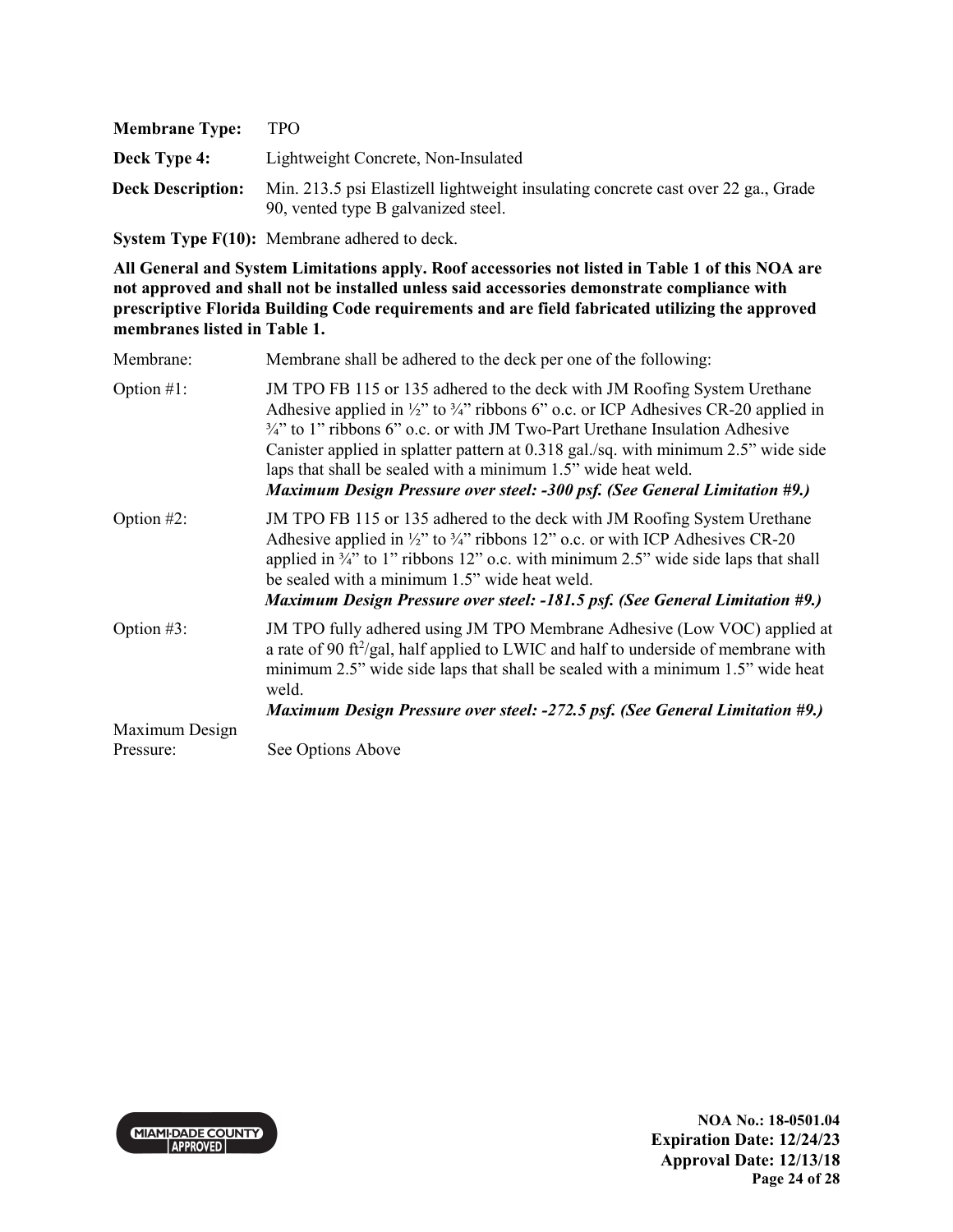| <b>Membrane Type:</b>    | TPO.                                                                                                  |
|--------------------------|-------------------------------------------------------------------------------------------------------|
| Deck Type 4:             | Lightweight Concrete, Non-Insulated                                                                   |
| <b>Deck Description:</b> | Min. 213.5 psi Elastizell lightweight insulating concrete cast over structural<br>concrete substrate. |

**System Type F(11):** Membrane adhered to deck.

**All General and System Limitations apply. Roof accessories not listed in Table 1 of this NOA are not approved and shall not be installed unless said accessories demonstrate compliance with prescriptive Florida Building Code requirements and are field fabricated utilizing the approved membranes listed in Table 1.**

| Membrane:      | Membrane shall be adhered per one of the following:                                                                                                                                                                                                                                                                                                                                                                                                                                         |
|----------------|---------------------------------------------------------------------------------------------------------------------------------------------------------------------------------------------------------------------------------------------------------------------------------------------------------------------------------------------------------------------------------------------------------------------------------------------------------------------------------------------|
| Option $#1$ :  | JM TPO FB adhered with JM Roofing System Urethane Adhesive applied in $\frac{1}{2}$ to<br>$\frac{3}{4}$ " ribbons 4" o.c. or with ICP Adhesives CR-20 applied in $\frac{3}{4}$ " to 1" ribbons 4"<br>o.c. or with JM Two-Part Urethane Insulation Adhesive Canister applied in<br>splatter pattern at 0.318 gal./sq. with minimum 2.5" wide side laps that shall be<br>sealed with a minimum 1.5" wide heat weld.<br><b>Maximum Design Pressure: -390 psf. (See General Limitation #9.)</b> |
| Option $#2$ :  | JM TPO FB adhered with JM Roofing System Urethane Adhesive applied in $\frac{1}{2}$ to<br>$\frac{3}{4}$ " ribbons 6" o.c. or with ICP Adhesives CR-20 applied in $\frac{3}{4}$ " to 1" ribbons 6"<br>o.c. with minimum 2.5" wide side laps that shall be sealed with a minimum 1.5"<br>wide heat weld.<br><b>Maximum Design Pressure: -67.5 psf. (See General Limitation #9.)</b>                                                                                                           |
| Option $#3$ :  | JM TPO FB adhered with JM Roofing System Urethane Adhesive applied in $\frac{1}{2}$ to<br>$\frac{3}{4}$ " ribbons 12" o.c. or with ICP Adhesives CR-20 applied in $\frac{3}{4}$ " to 1" ribbons 12"<br>o.c. with minimum 2.5" wide side laps that shall be sealed with a minimum 1.5"<br>wide heat weld.<br><b>Maximum Design Pressure: -90 psf. (See General Limitation #9.)</b>                                                                                                           |
| Maximum Design |                                                                                                                                                                                                                                                                                                                                                                                                                                                                                             |
| Pressure:      | See Options Above                                                                                                                                                                                                                                                                                                                                                                                                                                                                           |



**NOA No.: 18-0501.04 Expiration Date: 12/24/23 Approval Date: 12/13/18 Page 25 of 28**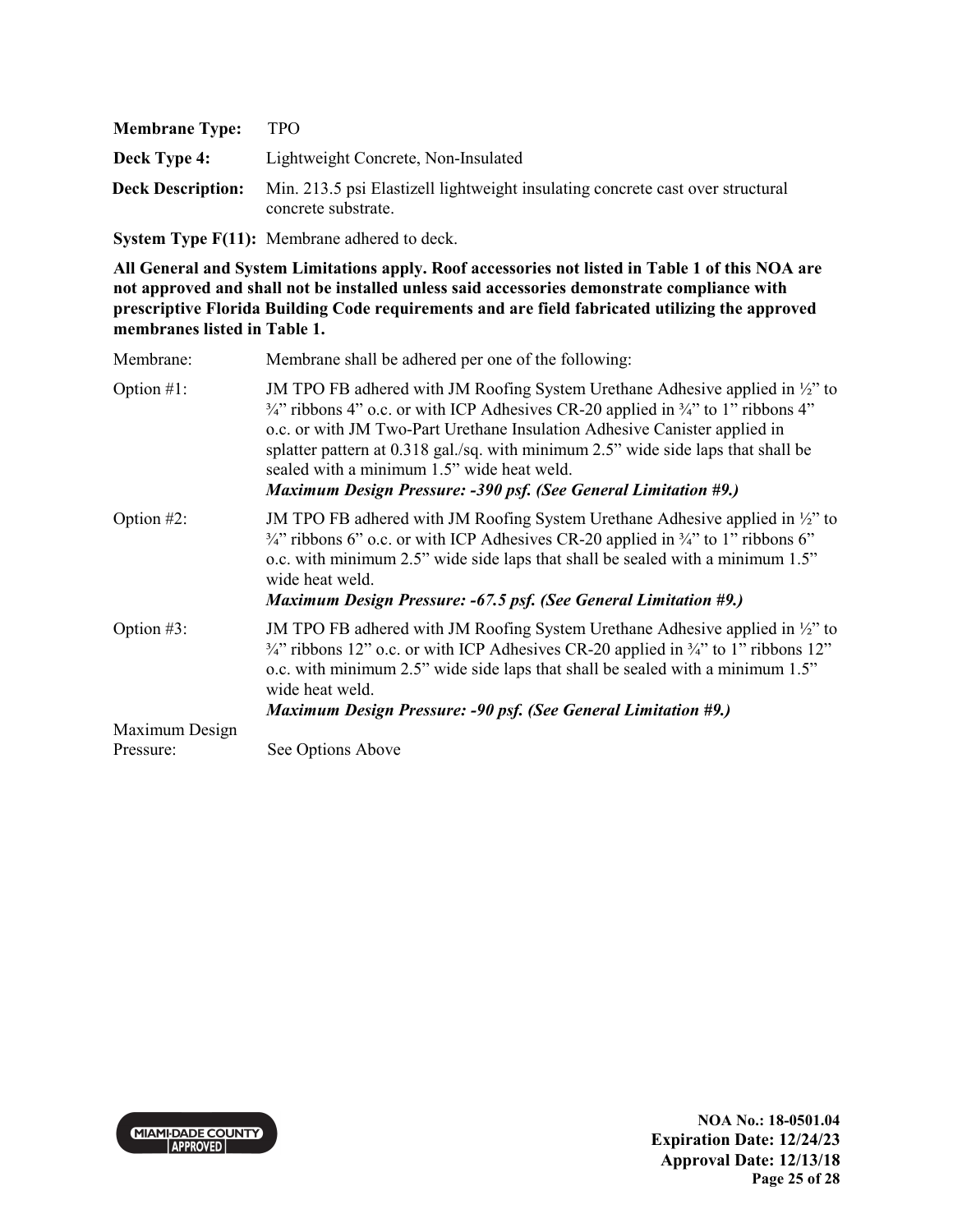| <b>Membrane Type:</b>    | <b>TPO</b>                                                                                                                                                                                                                                     |
|--------------------------|------------------------------------------------------------------------------------------------------------------------------------------------------------------------------------------------------------------------------------------------|
| <b>Deck Type 4:</b>      | Lightweight Concrete, Non-Insulated                                                                                                                                                                                                            |
| <b>Deck Description:</b> | Min. 200 psi, 2" Elastizell Lightweight Insulating Concrete with Zell-Fibers is laid<br>with a 1/4" slurry coat with a minimum 1" EPS Holey Board followed by a 2" top<br>coat cast over minimum 22 ga. Grade 33 vented galvanized steel deck. |

**System Type F(12):** Membrane adhered to deck.

**All General and System Limitations apply. Roof accessories not listed in Table 1 of this NOA are not approved and shall not be installed unless said accessories demonstrate compliance with prescriptive Florida Building Code requirements and are field fabricated utilizing the approved membranes listed in Table 1.**

**Membrane:** JM TPO fully adhered using JM TPO Membrane Adhesive (Solvent-Based) fully adhered at a rate of 1.1 gal./100 ft<sup>2</sup> with minimum 2.5" wide side laps that shall be sealed with a minimum 1.5" wide heat weld.

#### **Maximum Design**

**Pressure:** -180 psf. (See General Limitation #9)

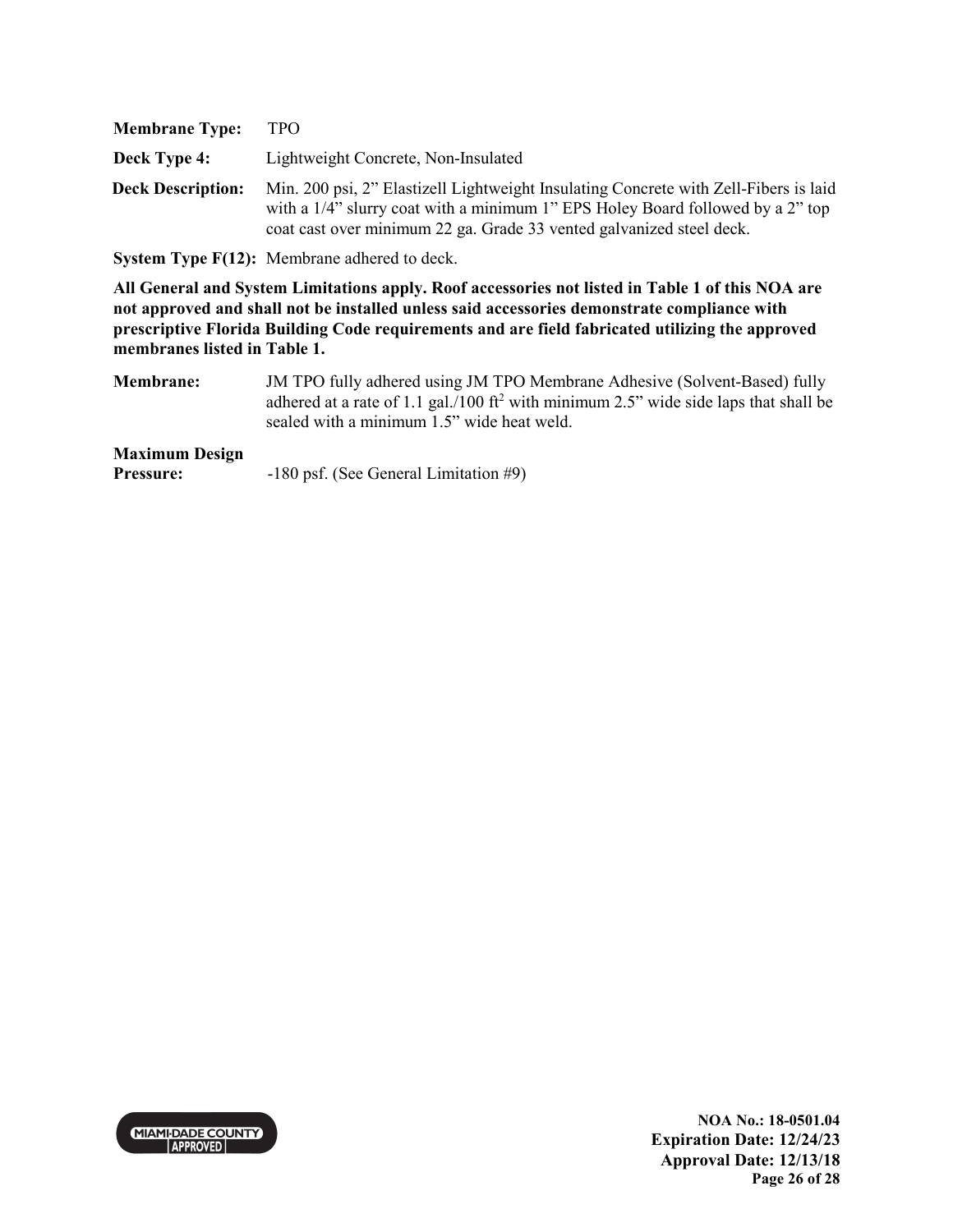| <b>Membrane Type:</b>    | TPO.                                                                                                                                                                                                                                                                                                                                                                                                                                             |
|--------------------------|--------------------------------------------------------------------------------------------------------------------------------------------------------------------------------------------------------------------------------------------------------------------------------------------------------------------------------------------------------------------------------------------------------------------------------------------------|
| Deck Type 4:             | Lightweight Concrete, Non-Insulated                                                                                                                                                                                                                                                                                                                                                                                                              |
| <b>Deck Description:</b> | Min. 150 psi. Generic Cellular Lightweight Insulating concrete is laid with a 1/4"<br>slurry coat with a minimum 1" EPS Board followed by a 2" top coat cast over<br>minimum 22 ga. Grade 33 vented galvanized steel deck. Lightweight Insulating<br>Concrete deck which records a Minimum Characteristic Resistance Force (MCRF)<br>of 123 lbf when tested with 1.7" Lightweight Concrete (LWC) CR Base Fastener<br>in accordance with TAS 105. |

**System Type F(13):** Membrane adhered to deck.

**All General and System Limitations apply. Roof accessories not listed in Table 1 of this NOA are not approved and shall not be installed unless said accessories demonstrate compliance with prescriptive Florida Building Code requirements and are field fabricated utilizing the approved membranes listed in Table 1.**

**Membrane:** JM TPO fully adhered using JM TPO Membrane Adhesive (Solvent-Based) fully adhered at a rate of 1.1 gal./100 ft<sup>2</sup> with minimum 2.5" wide side laps that shall be sealed with a minimum 1.5" wide heat weld.

**Maximum Design Pressure:**  $-265$  psf. (See General Limitation #9)